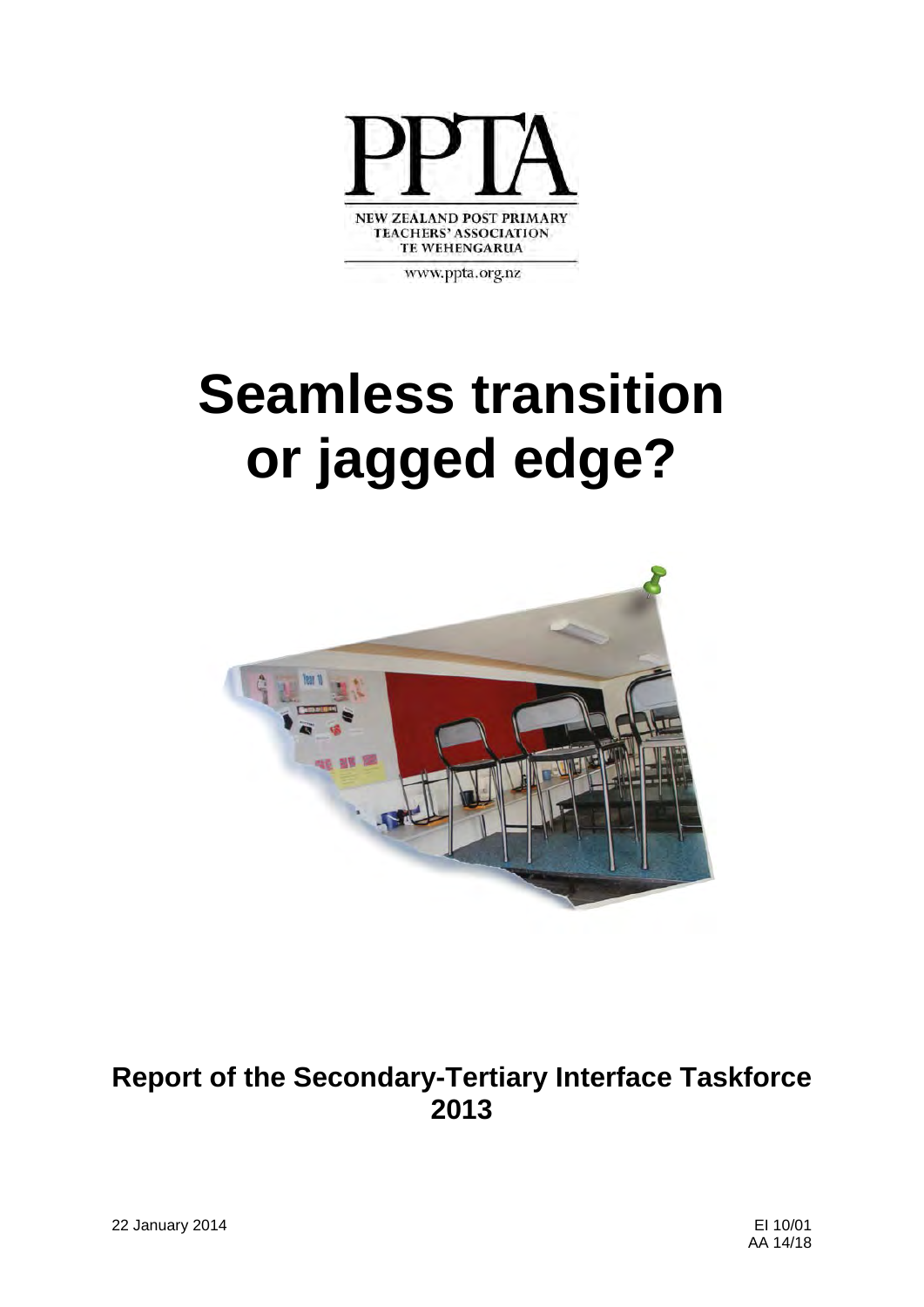**ISBN 978-0-9876543-8-0**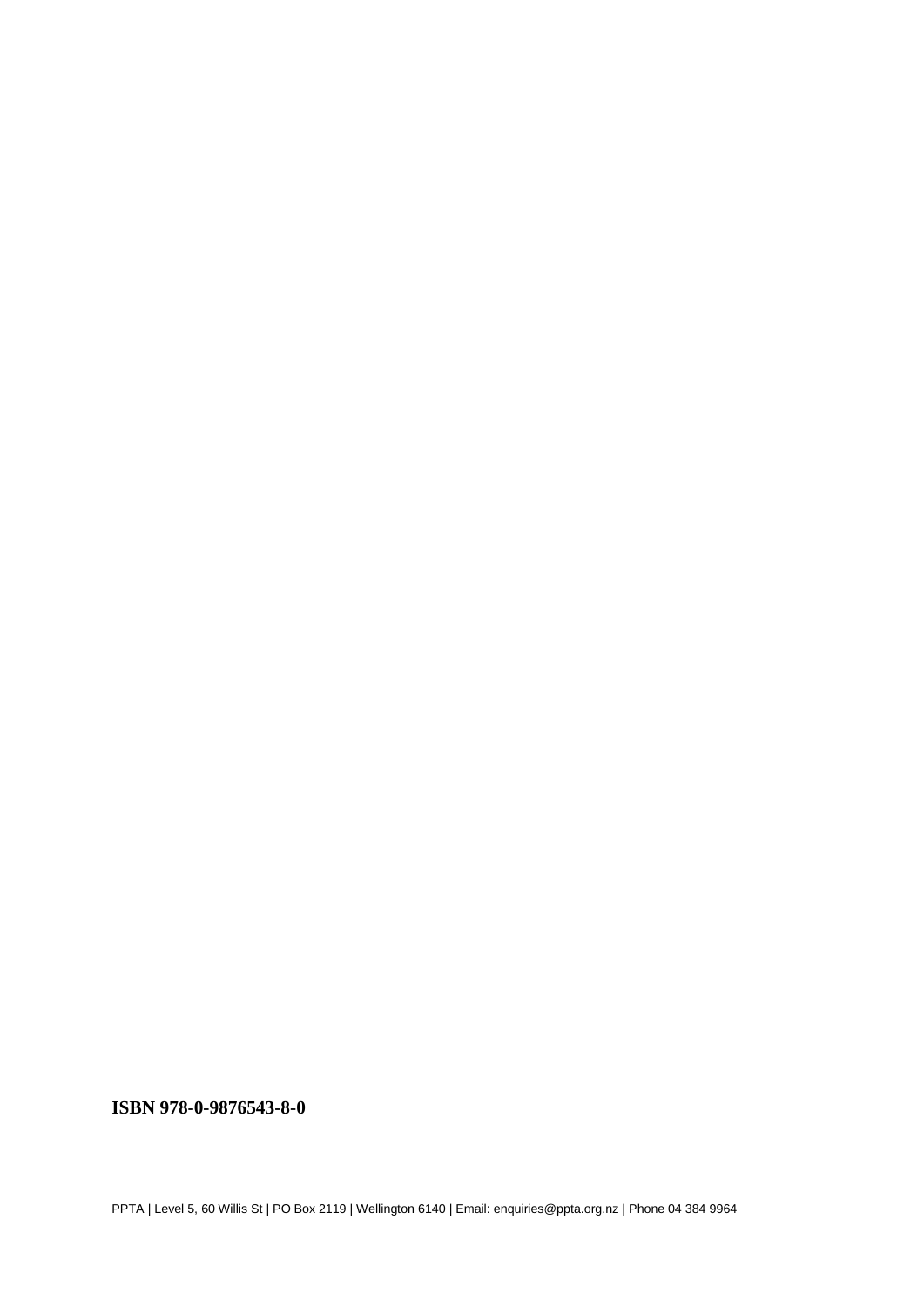## **Contents**

| 1  |                                                                                |  |
|----|--------------------------------------------------------------------------------|--|
| 2. | Growing Successful Citizens: Getting the secondary-tertiary interface right  7 |  |
| 3  |                                                                                |  |
| 4  |                                                                                |  |
| 5  |                                                                                |  |
| 6  |                                                                                |  |
| 7  |                                                                                |  |
| 8  |                                                                                |  |
| 9  |                                                                                |  |
| 10 | Careers information, advice, guidance and education (CIAGE) 29                 |  |
| 11 |                                                                                |  |
| 12 |                                                                                |  |
| 13 |                                                                                |  |
|    |                                                                                |  |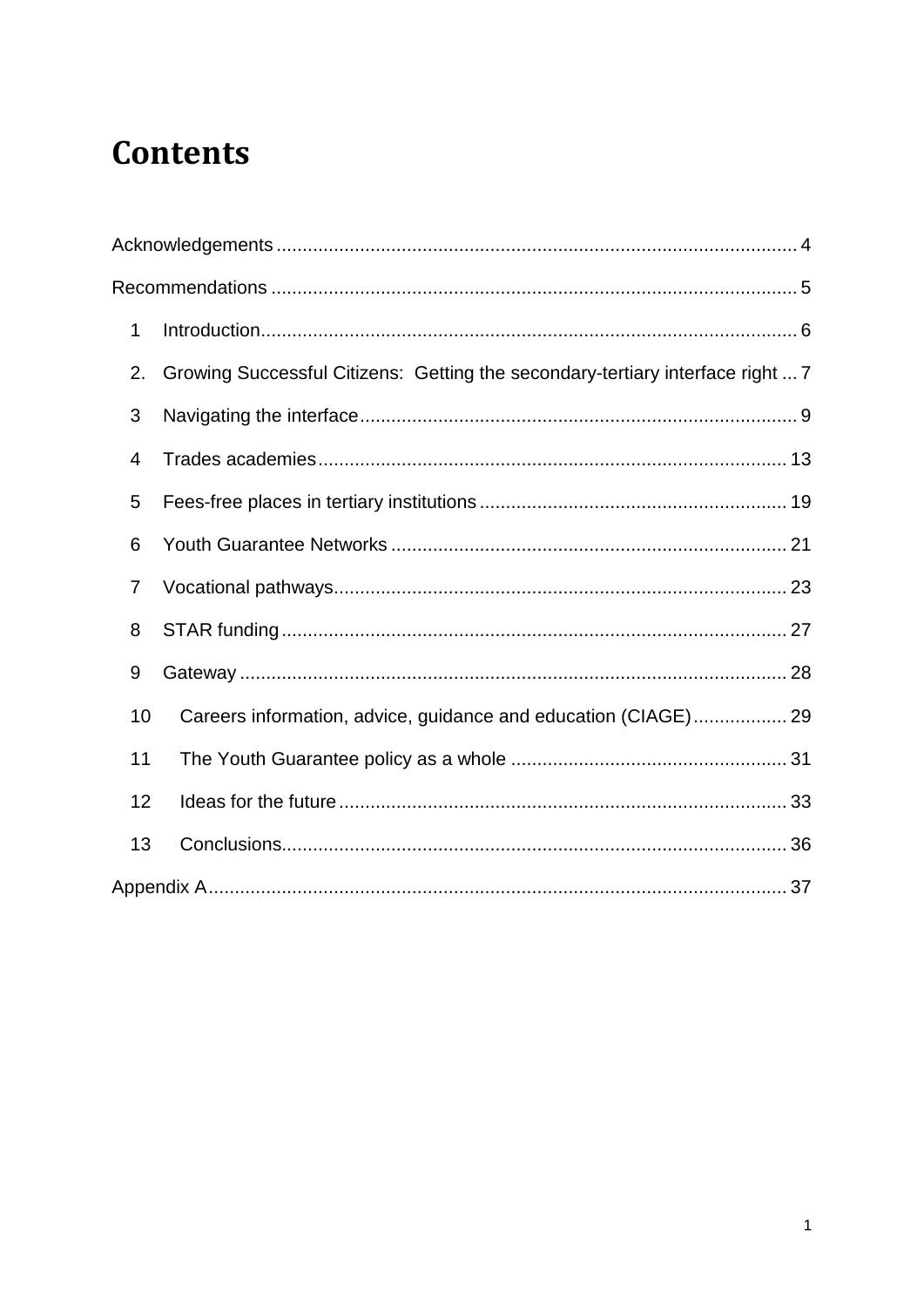This report was prepared by PPTA's Secondary-Tertiary Interface Taskforce. It was the

result of a wide-ranging investigation, conducted by the Taskforce during 2013, into all

the initiatives loosely gathered under the government policy heading 'Youth Guarantee'.

The initiatives included under that heading are: trades academies (or Secondary-Tertiary Partnerships or STPs), fees-free places in tertiary education, Youth Guarantee Networks, Vocational Pathways, the Secondary-Tertiary Alignment Resource (STAR), Gateway, and careers guidance.

The report concludes that the policy, while producing some clear benefits to many students who might otherwise be at risk of disengagement from education, has some major problems which need to be addressed urgently.

In particular, the report argues that there is a lack of coherence in the policy as it is experienced at the level of the individual school. Implementation has had serious shortcomings, and this is reflected in poor communication with schools, an absence of provision for teacher professional learning and development that should accompany any major change process, and a failure to have robust evaluation strategies in place.

This means that schools, already reeling from the demands of the curriculum alignment process for NCEA, are faced with trying to make sense of a new policy without the necessary level of support.

While the Taskforce has identified a number of ways in which the youth guarantee policy and its implementation should be improved, very few of these can happen within a costneutral budget environment.

Ideas include abandoning the current shift to bulk funding of students in trades academies, comprehensive evaluation of the impact of trades academies on student achievement and the wider school community, better accountability for the funding provided for youth guarantee initiatives, professional development for all those tasked with implementing youth guarantee, a mechanism for tracking young people across the secondary-tertiary transition point, and improvements in support to enhance the capacity of schools to provide careers guidance.

Section 1 of this report explains the process used to gather information.

Section 2 explains why it is important to have effective, well managed and coherent policies around the secondary-tertiary interface.

Section 3 discusses some of the issues around transition across that interface:

Sections 4 to 11 comment on individual parts of the Youth Guarantee framework and on the policy as a whole, using information gathered by the Taskforce through the survey of and interviews with principals and through presentations, submissions, and subsequent discussion.

Section 12 presents some ideas for improvements, which are reflected in the list of recommendations on page 5.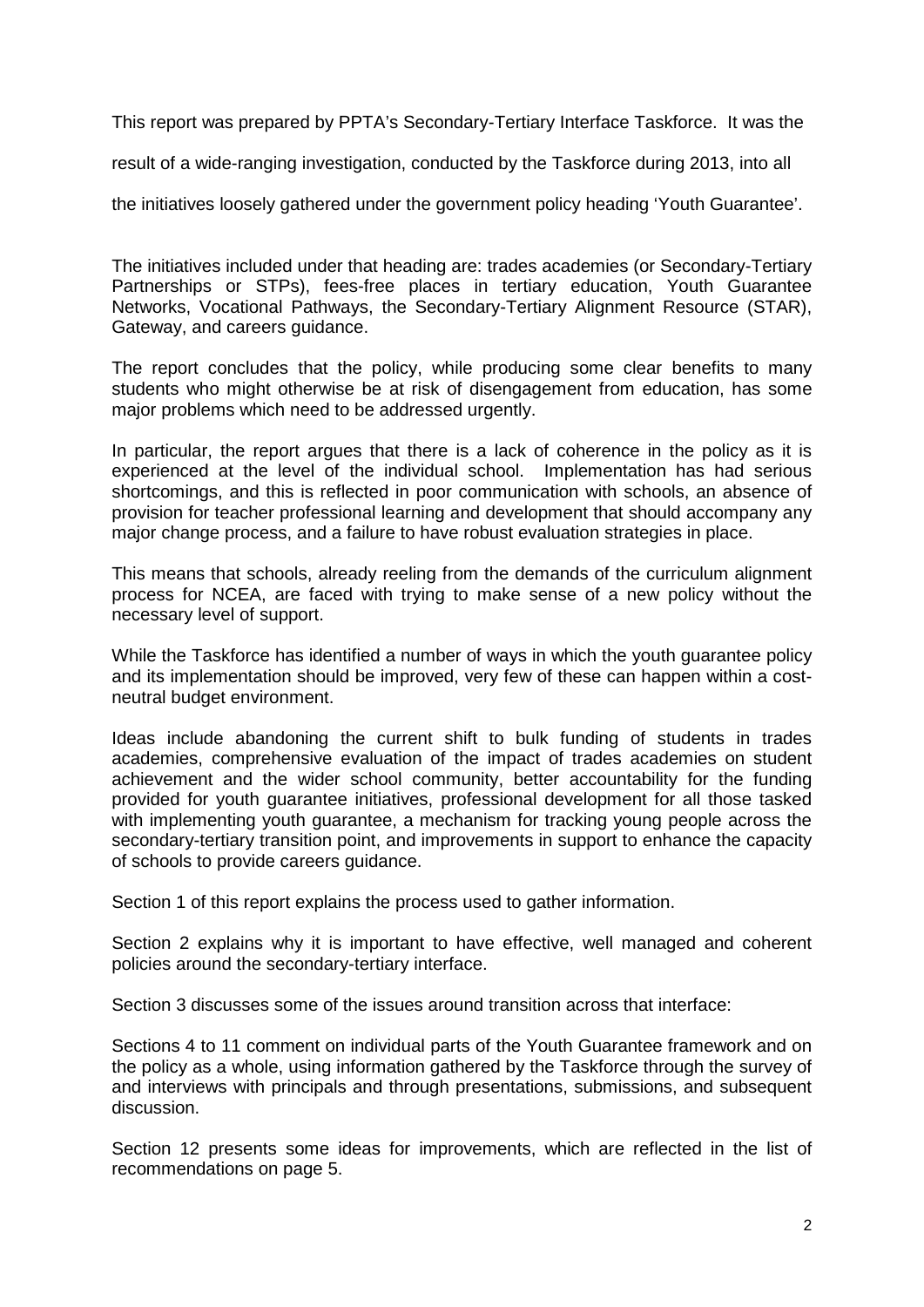Appendix A summarises PPTA's long interest and expertise in secondary-tertiary interface over a number of decades.

#### **Members of the Taskforce were:**

- Peter Kemp, Careers Adviser at Marlborough Boys' College and Executive member for Wellington-Marlborough – Chair
- Jim Bennett, formerly Careers Adviser and coordinator of Gateway, STAR and Trades Academy, Edgecumbe College
- Debra Miller, HOD Careers and Transition, Whangarei Boys' High
- Lorraine Pacey, Careers Adviser and Gateway Coordinator, Shirley Boys' High, **Christchurch**
- Linda Fox, principal, Kelston Girls' College and SPC representative
- Paul Towers, deputy principal, John Paul College, Greymouth and SPAC representative
- Huhana Davis, Waiheke High School, Te Huarahi representative
- Vijeshwar Prasad, Rangitikei College, Marton, Komiti Pasifika representative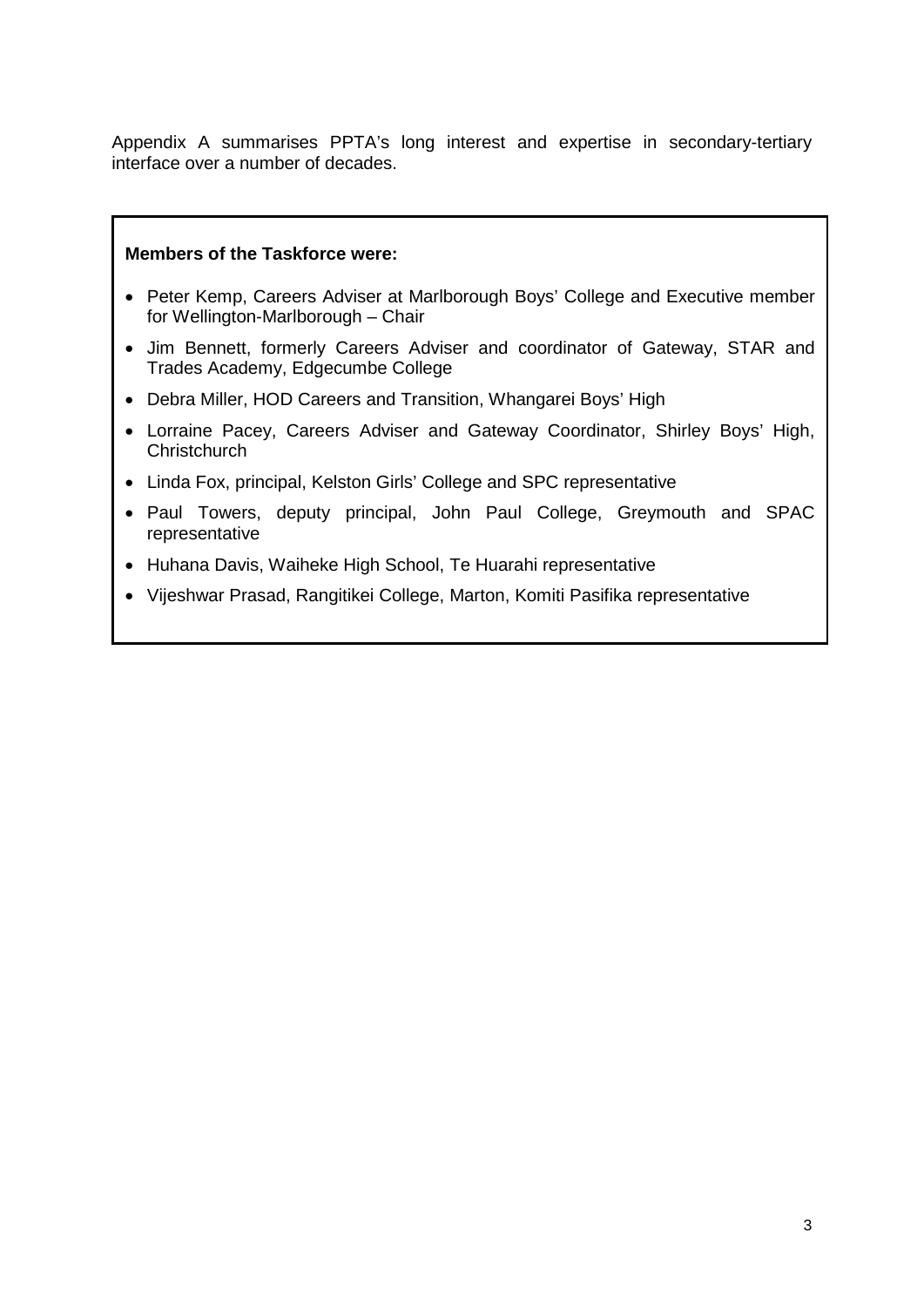#### <span id="page-5-0"></span>Acknowledgements

PPTA wishes to thank the following people for their contributions to the work of this Taskforce.

#### **Groups/individuals who presented to the Taskforce:**

- Careers NZ: Graeme Benny, Chief Executive, Jay Lamburn, Chief Operating Officer, and Mitch de Vries, Career Education Benchmarks Project Manager
- Ministry of Education: Arthur Graves, National Manager, Youth Guarantee Networks
- Metro Group of Polytechnics: Dr Rick Ede, Chair and Chief Executive, Unitec
- Tertiary Education Union: Lesley Francey, President
- New Zealand Association of Private Education Providers: Virginia Archer, Board member
- Business New Zealand: Phil O'Reilly, Chief Executive, and Carrie Murdoch, Manager Education, Skills and Trade
- Federated Farmers: Kara Lok, Policy Adviser
- Industry Training Federation: Submitted a paper

#### **Trades academy lead school principals and deputy principals interviewed:**

- Rex Smith, principal, Nayland College, Nelson
- Bruce Ritchie, principal, and John Tinling, deputy principal, Massey High, Auckland
- Warren Waetford, Director of Secondary School, Southern Cross Campus, Auckland
- Soana Pamaka, principal, and Katherine Moore, deputy principal, Tamaki College, Auckland
- Peter Garelia, principal, Tikipunga High, Northland
- Linda Fox, principal, Kelston Girls' College, Auckland
- Salvi Gargiulo, principal, Manurewa High, Auckland
- Peter Tootell, principal, Trident High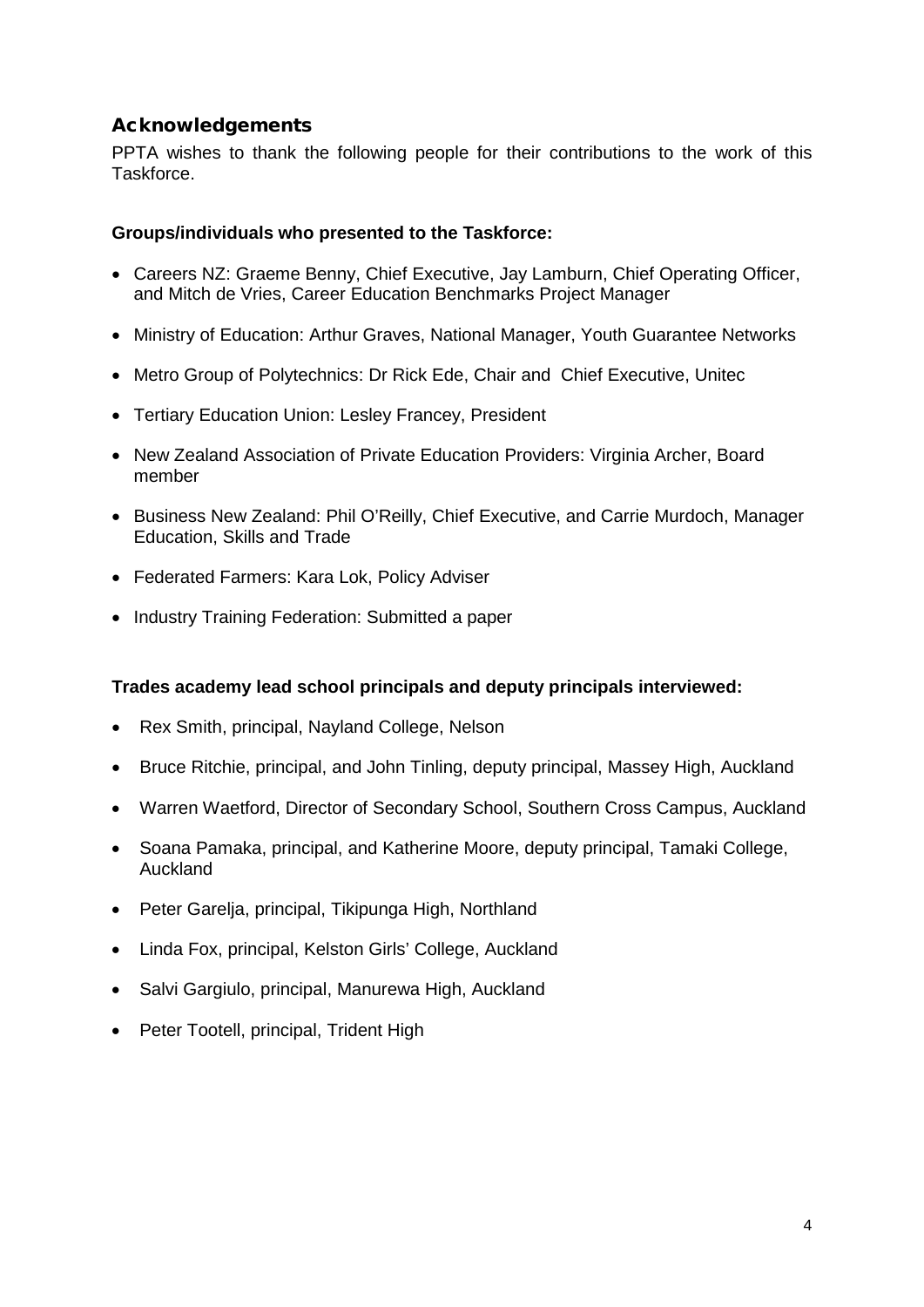#### <span id="page-6-0"></span>Recommendations

- 1. That all the Youth Guarantee programmes be amalgamated into a cohesive framework with a single set of goals, consistent resourcing and coherent communications.
- 2. That government cancel the bulk funding of school students enrolled in secondary-tertiary partnerships, and return to full entitlement staffing to schools for students enrolled part-time in tertiary institutions, in recognition of the fact that the classes from which those individuals are drawn still continue in their absence.
- 3. That there be additional funding for the school and/or tertiary provider for the actual costs of the partnership arrangement, including salary, specialised facilities and travel costs.
- 4. That the Ministry of Education fund a comprehensive evaluation of trades academies, using both quantitative and qualitative measures, focusing on the relative effectiveness of different models in terms of the full range of student outcomes, and their impact on the wider school community.
- 5. That there be a robust and transparent accountability system for schools and tertiary providers for their use of funding for Youth Guarantee initiatives and the quality of their programmes.
- 6. That the government extend ERO's jurisdiction to programmes provided by tertiary institutions for students enrolled in secondary schools.
- 7. That government develop and resource a system for tracking the progress of students from secondary schools into tertiary study, industry training and/or employment, to assist schools to monitor the outcomes for their own students, and to obtain useful system information.
- 8. That the government establish an enhanced careers advice and guidance capability that follows each young person up till the age of 25.
- 9. That the Ministry of Education provide increased support to schools, including improved resourcing, to enable them to meet the high standards for careers education outlined in the Careers Education Benchmarks, including improved resourcing for careers advice programmes, as well as for careers work in the school as a whole.
- 10.That the Ministry of Education establish a range of professional learning and development (PLD) programmes for the Youth Guarantee area, including careers advice and guidance, to meet the differing needs of school leaders, specialist teachers, and all secondary teachers.
- 11.That the Ministry of Education provide comprehensive guidance to secondary schools about effective ways to coordinate the various Youth Guarantee initiatives within their school.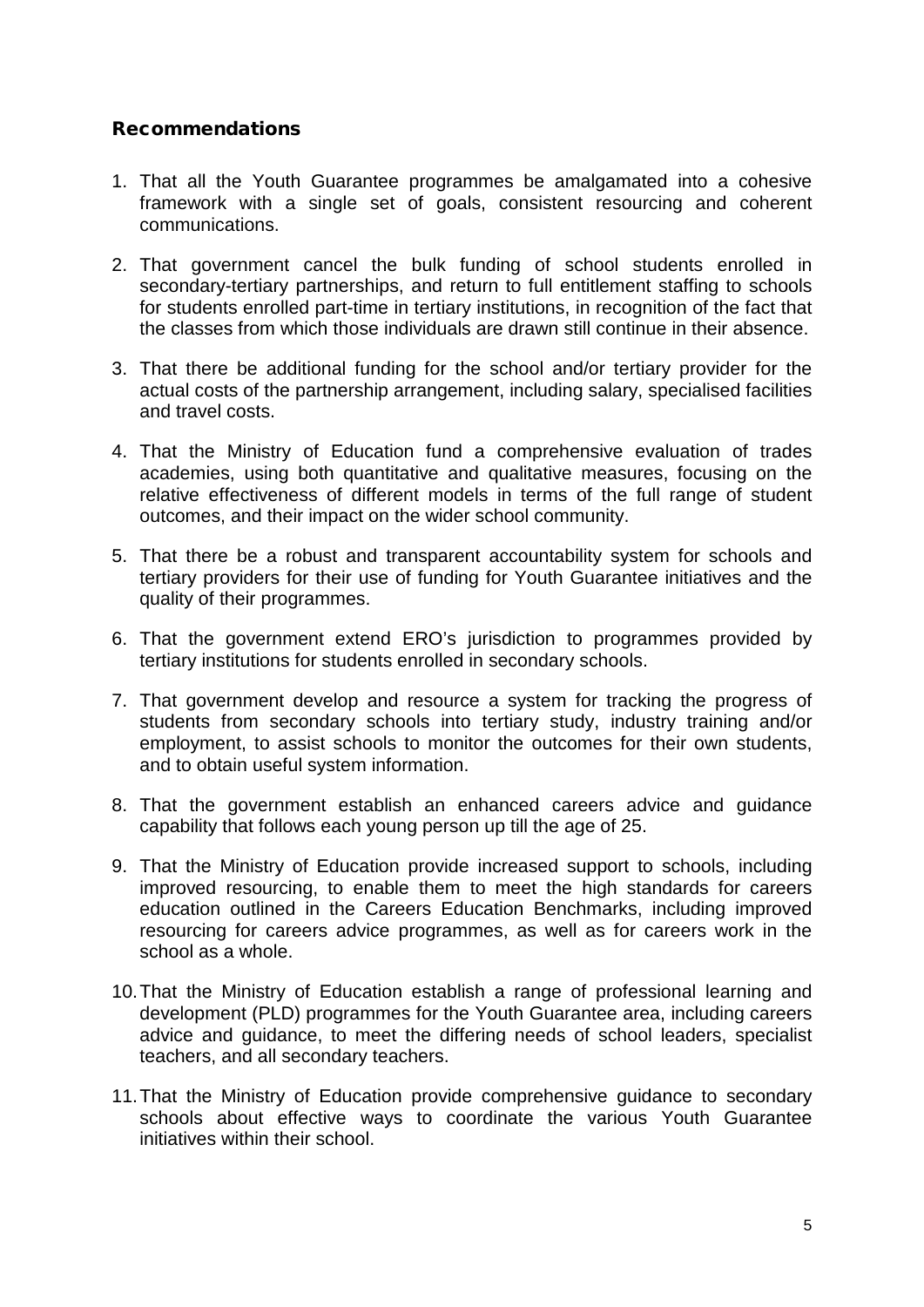#### <span id="page-7-0"></span>1 Introduction

- 1.1 This report canvasses the work of PPTA's Secondary-Tertiary Interface Taskforce, set up from January 2013 to conduct a wide-ranging investigation of all the initiatives under the government policy heading Youth Guarantee, and to establish a policy position for the future.
- 1.2 The Taskforce arose out of increasing concerns expressed by teachers and by principals about the impact of Youth Guarantee on schools.
- 1.3 The Taskforce consists of members working in the secondary-tertiary area (e.g. Careers Advisors, transition educators, Gateway Coordinators), a principal and a deputy principal, and Maori and Pasifika representation.
- 1.4 It invited submissions/presentations from peak organisations, and conducted research, interviews with selected principals, and did a review of the literature.
- 1.5 Presentations were made in person by the Ministry of Education, Careers NZ, Business NZ, Federated Farmers, NZAPEP (the PTE sector), the Metro Group (the large polytechnics), and TEU and a written submission was received from the Industry Training Federation.
- 1.6 A survey of principals about their views of the range of Youth Guarantee initiatives produced a 36% response rate, very high for surveys of this type.
- 1.7 PPTA also conducted in-depth interviews with eight principals of trades academy lead schools. These often involved another person in the school with responsibility for the trades academy as well.
- 1.8 The Taskforce also considered relevant literature, and in particular the large body of work by Karen Vaughan of the New Zealand Council for Educational Research (NZCER).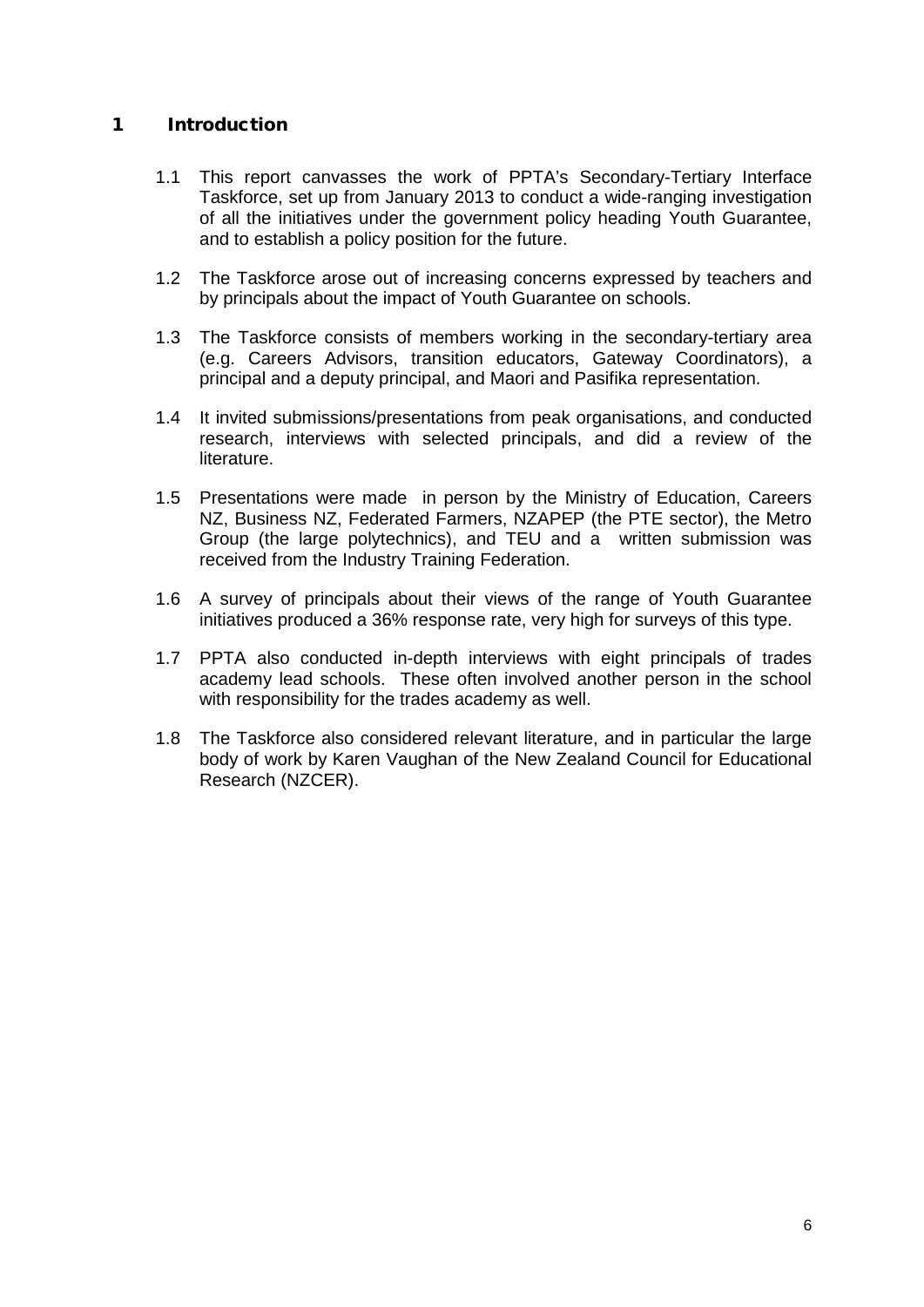#### <span id="page-8-0"></span>2 Growing Successful Citizens: Getting the secondary-tertiary interface right

- 2.1 The challenge of ensuring that secondary school students are able to parlay their educational experience into further learning opportunities or the world of work, is one that preoccupies all OECD countries. The problem has become particularly acute since the 2008 global financial collapse, with the consequent disintegration of the labour market, especially the youth labour market, and the increase in poverty and inequality.
- 2.2 Effective secondary-tertiary transitions are important both for individuals and society; vulnerable teenagers may detach themselves entirely from the labour market if they are not supported into more positive pathways. Ineffective secondary-tertiary transitions predispose young people to:

lower-paying jobs than secondary school graduates. Since they earn lower wages, they also pay less taxes, which translates into lower income-tax revenues (OECD, 2012a) and…(t)hey are also more likely to rely on public assistance – although they receive little or no support from welfare systems in most countries.<sup>[1](#page-8-1)</sup>

- 2.3 As well as the financial and social cost of supporting these students, there is a price to be paid in terms of national economic growth if there is a mismatch between the skills students graduate with and the employment needs of a modern economy.
- 2.4 None of this is new. For decades, governments and secondary schools have been grappling with the issue of how to ensure secondary schools serve the needs of students not destined for university. It was exactly these concerns that convinced secondary teachers of the need to move to standards-based assessment and led, eventually, to the adoption of NCEA.
- 2.5 NCEA has facilitated a rapid expansion in the range of subjects secondary schools are able to provide. Importantly, this expansion has been inclusive of the more academic and the more vocational options within the same schools, so avoiding an unhelpful and artificial divide that occurs in those countries where institutions are more specialised. New Zealand has some way to go, however, before the community accords vocational options the same parity of esteem that is accorded to university programmes.
- 2.6 A significant development in secondary schools has been the recognition of the need for authentic learning experiences for students who might otherwise disengage from school. Secondary schools have been facilitating work experience through the Gateway programme for some time while work-based learning, available in schools thorough the operation of STAR (Secondary Tertiary Alignment Resource), has been with us for even longer.

<span id="page-8-1"></span><sup>&</sup>lt;sup>1</sup> OECD Education at a Glance 2013 p239 [http://www.oecd.org/edu/eag2013%20%28eng%29--](http://www.oecd.org/edu/eag2013%20%28eng%29--FINAL%2020%20June%202013.pdf) [FINAL%2020%20June%202013.pdf](http://www.oecd.org/edu/eag2013%20%28eng%29--FINAL%2020%20June%202013.pdf)  $\overline{a}$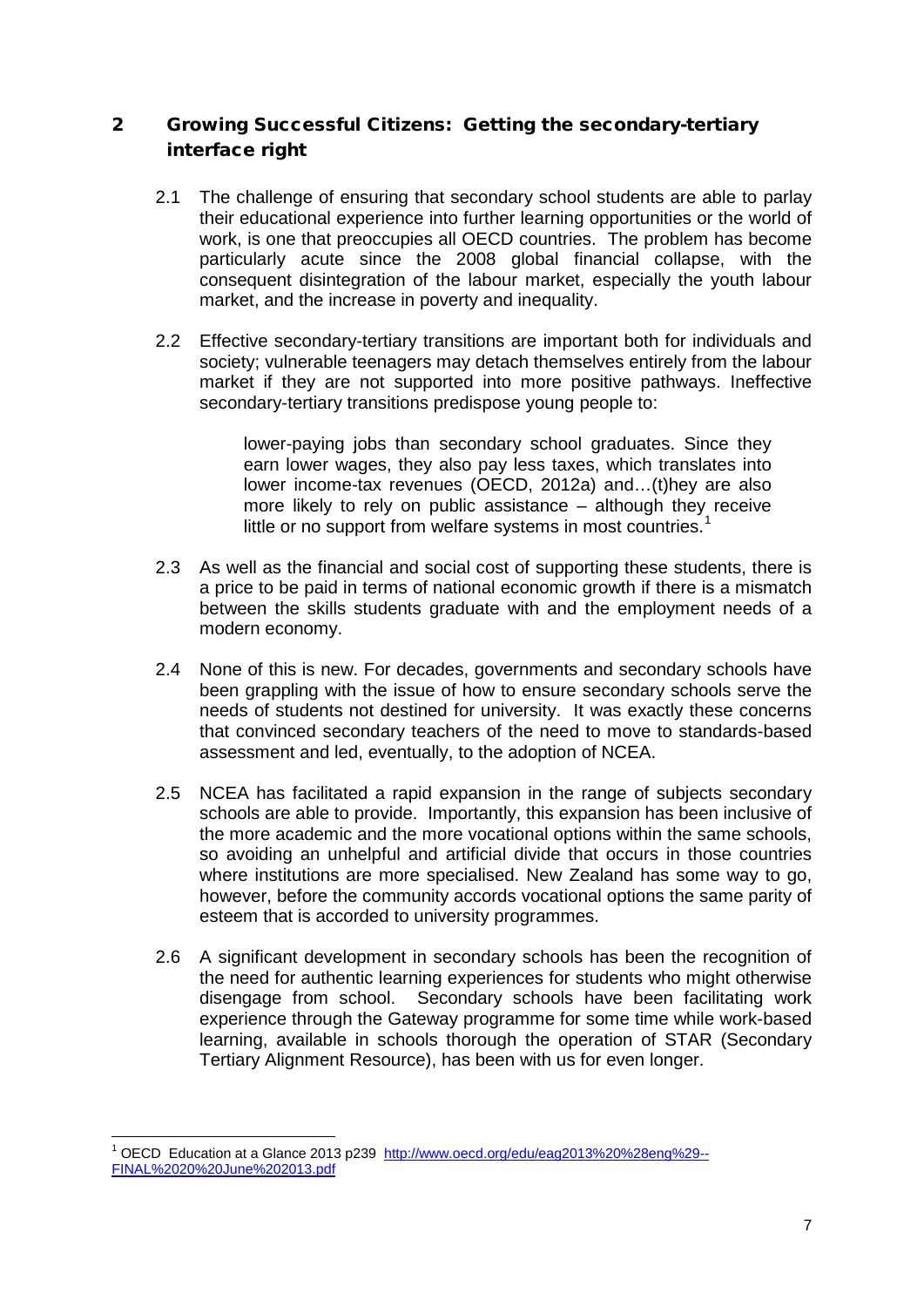- 2.7 While there is no doubt about the success of these programmes, the scale of the problem, particularly since 2008, has required a more comprehensive approach, thus the development of the suite of initiatives known as the "Youth Guarantee".
- 2.8 As an approach it has strengths and weaknesses. Like all policies it has effects on the ground, including unintended effects, that policy makers may not always foresee. This report draws together practitioners' experience to make the case for some changes to the operation of the programmes.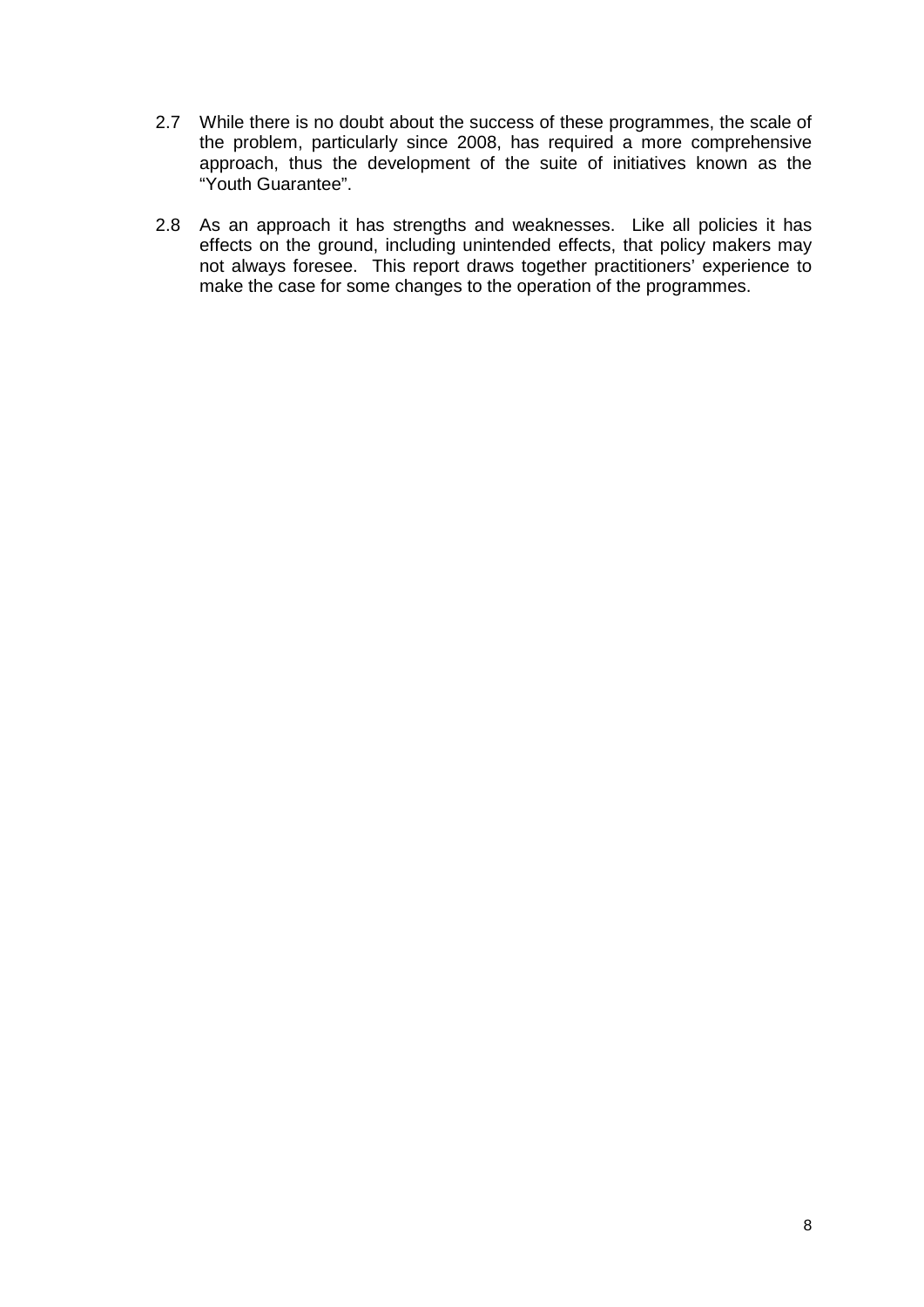#### <span id="page-10-0"></span>3 Navigating the interface

#### **3.1 The issues around transition**

- 3.1.1 Unlike some other countries, New Zealand has no process for tracking individual students' progress across the interface, yet there is a significant body of research that shows that transition from school can be a fraught time for young people.
- 3.1.2 The internationally recognised term for young people who have not successfully transitioned is NEET (Not in Employment, Education or Training). In the 15-19 year old age group, New Zealand's rate of NEETs is not much better than the OECD average: 8.6% compared with an OECD average of 8.3%.<sup>[2](#page-10-1)</sup>
- 3.1.3 Increasingly, there is a belief that young people need to see themselves as on "pathways" to some future destination, and that students who do not have a pathway in mind are "at risk".<sup>[3](#page-10-2)</sup>
- 3.1.4 An alternative view is provided by Karen Vaughan who describes this generation as "the milling and churning generation", who increasingly postpone career decisions or change their minds several times about study or work. This is not necessarily a sign of a lack of commitment or focus, but a response to the huge number of pathways available to them today. For them, work is not necessarily the driving force of their lives that it was for their parents and grandparents.
- 3.1.5 In her research project investigating student perspectives on careers, Karen found the activities that students rated most highly as guidance for career decisions were talking with family and friends, followed by learning in classroom-based school subjects. Activities such as discussing options with teachers or career advisors, looking through printed material, surfing the internet and working part-time were rated as useful by around 50-55% of students.
- 3.1.6 At times of high youth unemployment, there has always been a tendency for policy-makers to blame schools for failing to facilitate transitions, or for not preparing students adequately for workforce needs. While there is a clear responsibility for schools to do what

<span id="page-10-1"></span> $2$  Harrity, E. (2013). Vocational Pathways: Using industry partnerships and personalised learning to improve student outcomes. Wellington: Fulbright New Zealand. P.3.  $\overline{a}$ 

<span id="page-10-2"></span> $3$  Vaughan, K. (2003). Changing Lanes: Young people making sense of pathways. Paper presented at the NZCER Annual Conference 'Educating for the 21<sup>st</sup> century' 8 August 2003. Downloaded from <http://www.nzcer.org.nz/pdfs/12223.pdf>

<span id="page-10-3"></span><sup>4</sup> Vaughan, K. (2004). Just browsing thanks: Young people's navigation of transition from school. Paper presented at PPTA's Charting the Future conference, 20 April 2004. Reported at

<span id="page-10-4"></span>[http://www.nzherald.co.nz/nz/news/article.cfm?c\\_id=1&objectid=3561753.](http://www.nzherald.co.nz/nz/news/article.cfm?c_id=1&objectid=3561753)<br>
<sup>[5](http://www.nzherald.co.nz/nz/news/article.cfm?c_id=1&objectid=3561753)</sup> Vaughan, K. (2008). Student perspectives on leaving school, pathways, and careers. Wellington: Ministry of Education. Downloaded fro[m http://www.educationcounts.govt.nz/publications/ECE/2567/35117/7.](http://www.educationcounts.govt.nz/publications/ECE/2567/35117/7)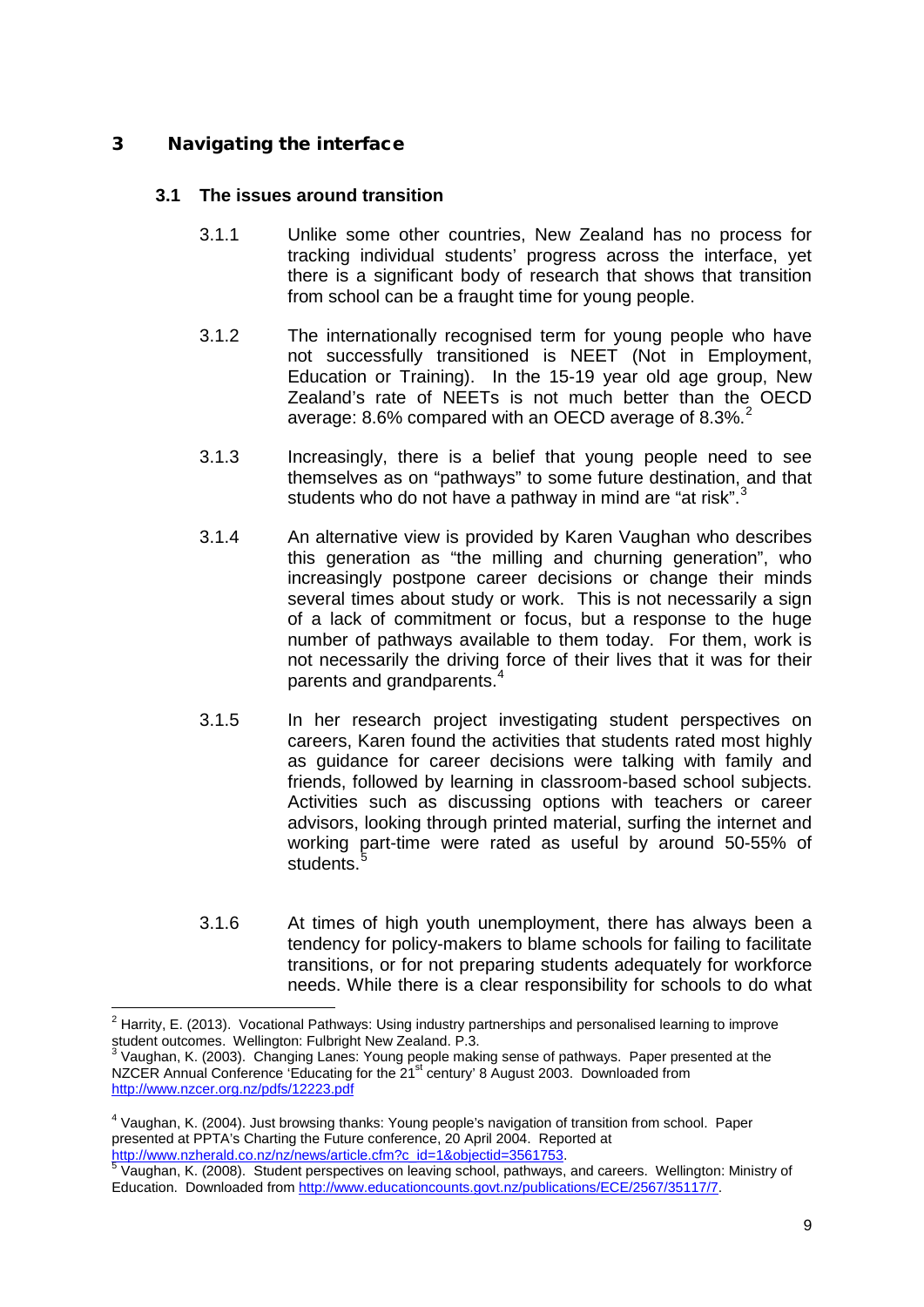they can to facilitate effective transitions, this is far from being the whole answer.<sup>6</sup>

- 3.1.7 There is also a clear responsibility on tertiary providers to smooth the pathway for young people as they enter their institutions, to reduce the drop-out rate at tertiary level. Tertiary providers who presented to the Taskforce agreed that this was important. Dr Rick Ede (Unitec and Metro Group) said that one of the benefits of trades academies and the Secondary Tertiary Alignment Resource (STAR) was that they "blurred the boundaries" between secondary and tertiary and gave students experience of a tertiary environment while still at school.
- 3.1.8 Employers also have a tendency to expect a degree of workreadiness that may be unrealistic. There is a responsibility on employers to recognise that young workers are still learning to be workers rather than students, and to think about what that means in their particular workplace.
- 3.1.9 For decades, employers have said that what they most want is young people with high levels of what we today call "key competencies": teamwork, listening skills, literacy, initiative, and a sense of responsibility to the employer demonstrated in, for example, punctuality, honesty and hard work.
- 3.1.10 In a presentation to the ITF conference in 2013, Rod McDonald of the Ithaca Group in Australia talked about a skills framework that they were developing which was made up of core skills, technical or discipline-specific skills, and core language, literacy and numeracy skills. The core skills are broken down into navigating the world of work (managing career and work life, working with roles, rights and protocols …), interacting with others (communicating, connecting with others, recognising and utilising diverse perspectives), and getting the work done (planning and organising, making decisions, identifying and solving problems, creating/innovating, and working in a digital world).
- 3.1.11 He warned, however, that it was vital to unpack what employers say they want, because a lot of the common words can mean different things to different employers, for example "attitude" – this could mean punctuality, or fitting in, or having a nice smile, or being energetic, or being highly innovative and self-motivated.

<sup>&</sup>lt;sup>6</sup> For example, see:  $\overline{a}$ 

<span id="page-11-0"></span>UK Commission for Employment and Skills (UKCES) "*Our evidence suggests, therefore, that although employability skills are an issue for some employers, it is not the main reason for them not recruiting young people. While tackling employability issues is important, there is a risk that employability skills become overstated as an issue… (UKCES, 2011: 19).* UK Commission for Employment and Skills. 2011. *The Youth Inquiry – Employers' perspectives on tackling youth unemployment*, Wath-upon-Dearne: UKCES And,

Cuban, L. (2013, March 22). Cheese Argument for School Reform: Add Another Hole. Retrieved from: <http://larrycuban.wordpress.com/2013/03/22/swiss-cheese-argument-for-school-reform-add-another-hole/>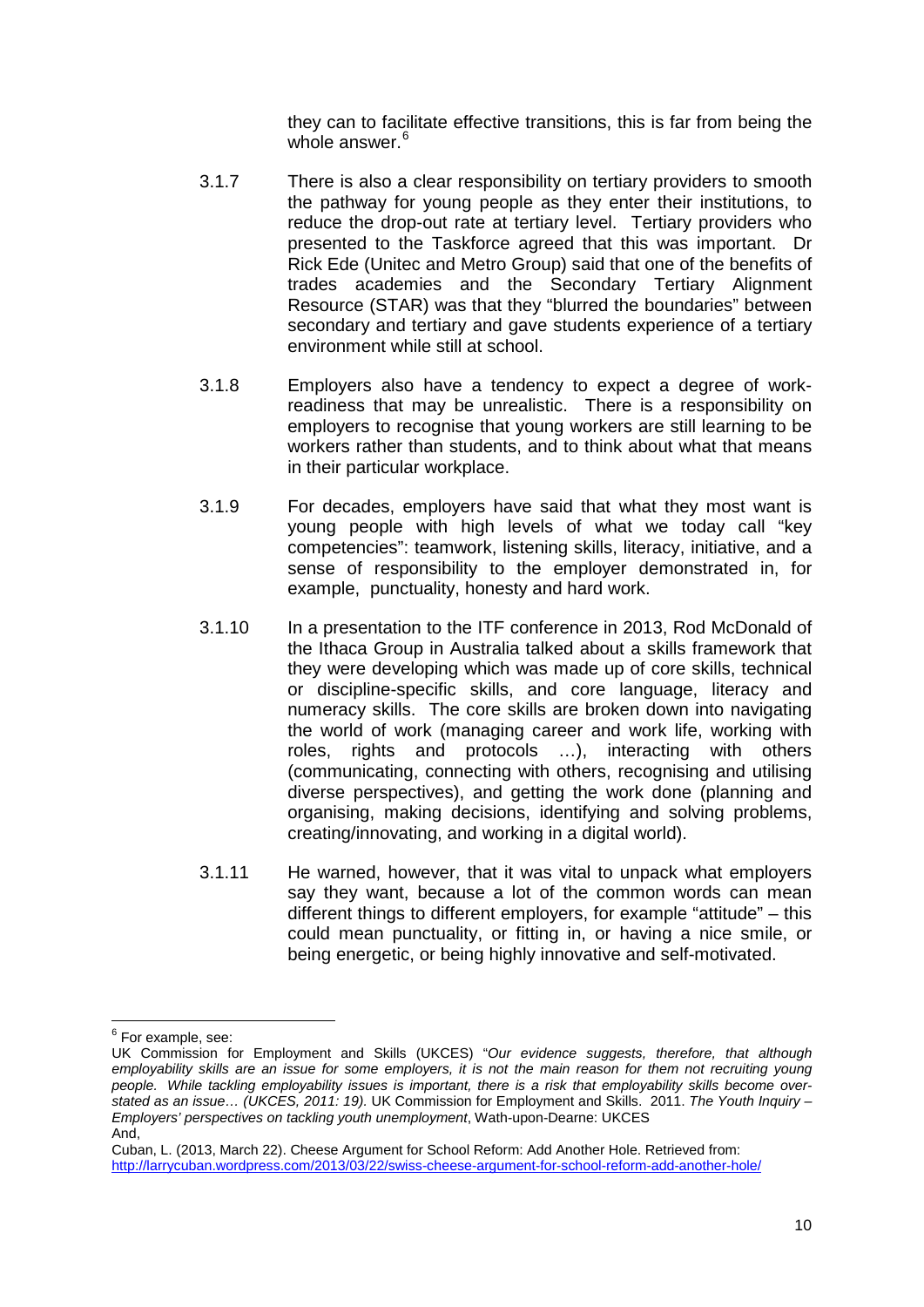#### **3.2 Presenters' ideas about what students need**

- 3.2.1 Presenters to the Taskforce were asked two questions about what they thought students needed if they were to successfully negotiate the interface between secondary schools and tertiary student or employment:
	- How would you describe a successful school leaver?
	- What are the key knowledge, skills and attributes for young people to move successfully between schools and further learning/work?
- 3.2.2 Virginia Archer (NZAPEP) said that for successful transitions into tertiary education, students need to know what they're enrolling for and where it will take them, have the self-confidence to ask when they don't know something and be willing to move out of their comfort zone, to be ready to take responsibility for their own success, and to be solutions-oriented. This implies that they will have left school with a positive attitude about their future progress.
- 3.2.3 Phil O'Reilly (Business NZ) said that a successful school leaver would be a rounded individual who turned up to work on time, was honest, courageous and resilient, had teamwork and customer service skills, emotional intelligence, strong values and beliefs, an understanding of what is going on around them in the world, and behaved in socially responsible ways. He said that technical skills were less important as they could be taught by tertiary educators or employers. On the other hand, there were key knowledge and skills that young people need in the areas of literacy and numeracy, ICT, communication, and critical thinking.
- 3.2.4 Kara Lok (Federated Farmers) said that a successful school leaver for the primary industries sector would have good literacy and numeracy and "soft skills" such as an interest in agriculture, a good work ethic, and good interpersonal and communication skills.
- 3.2.5 Dr Rick Ede (Unitec and Metro Group) said that the vision of the NZ Curriculum sets out what a successful school leaver looks like very well: confident, connected, actively involved and lifelong learners. He added resilient to that list. The competencies allow students to transition successfully: their thinking, their confidence in using language, symbols and texts, their self-management, relating to others, and participating and contributing.
- 3.2.6 Unfortunately, because there is no comprehensive evaluation of all the Youth Guarantee programmes and their impact on students, as opposed to anecdotes, there is no robust evidence as to whether these programmes are improving students' preparedness for tertiary study or employment.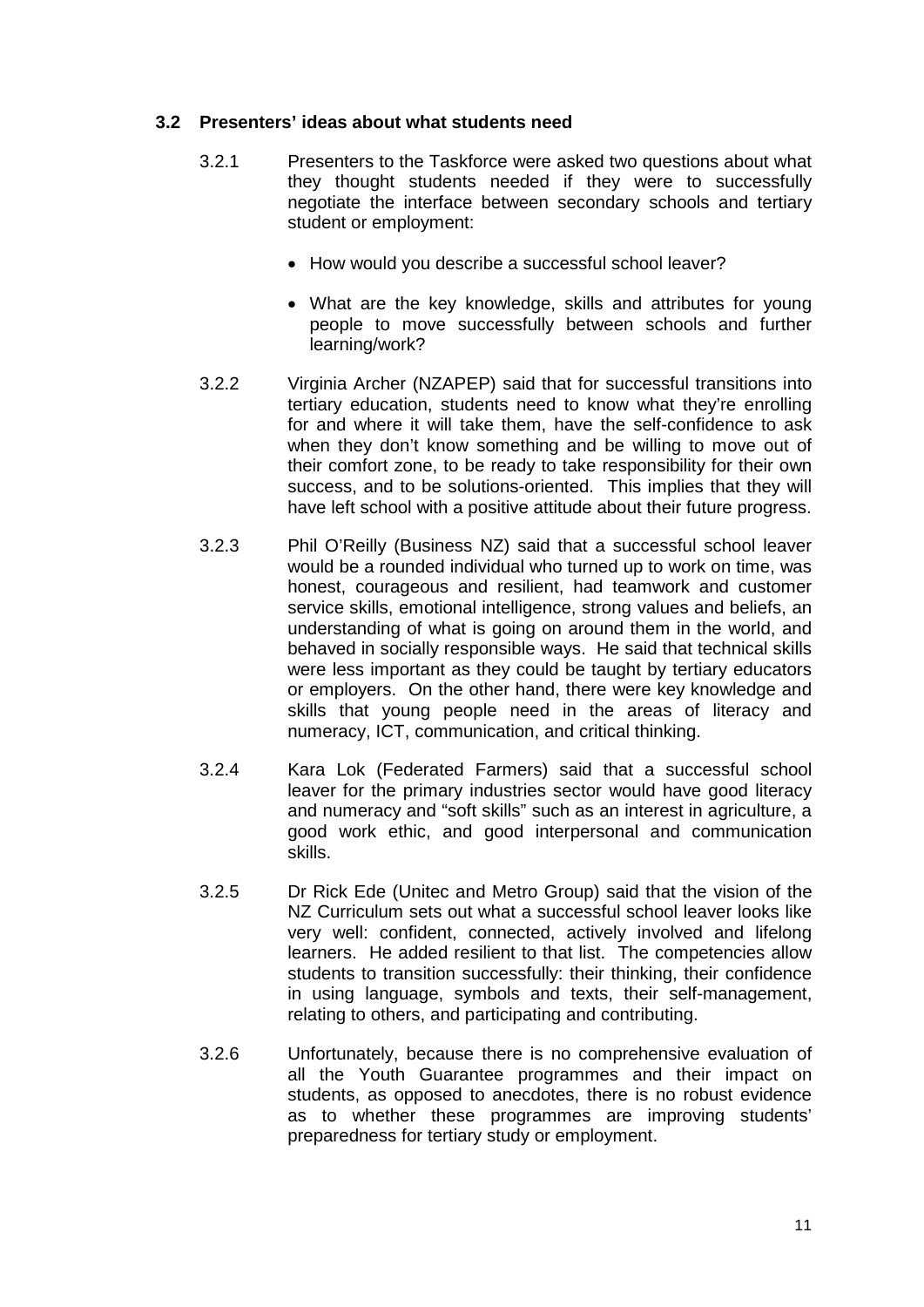#### **3.3 The school's role**

- 3.3.1 Presenters were also asked about the school's role in facilitating the transition:
	- What do you think the school's role should be in facilitating young people's movement across the interface?
	- What are the barriers to successful transitions?
- 3.3.2 Careers NZ argued that schools needed to involve as many of their students' wider networks as possible. Students need to practise the skills they need e.g. decision-making, while still at school. They also suggested that schools can use their successful school leavers as role models.
- 3.3.3 Dr Rick Ede (Unitec and Metro Group) said that planning ahead for successful transitions was really important. He said the trades academy model where the school continued to support students pastorally and academically was a really good model for facilitating a gradual transition into tertiary. The fees-free places in tertiary are more problematic, he said, because the students involved are often ones who have been disengaged, and the onus of supporting them lies fully with the polytechnic or PTE, who don't have the same depth of experience as schools with pastoral care of such young people.
- 3.3.4 At the same time, he said that his polytechnic was rapidly increasing its skills at ensuring successful transitions once students arrive with them. This is particularly for Maori and Pasifika students who are an increasing proportion of their student body. The polytechnic works hard to get these students engaged with the Maori and Pasifika support networks by running orientation programmes and whanau evenings, and by providing senior student mentors. They have built in checks after six weeks to see how students are doing.
- 3.3.5 Phil O'Reilly (Business NZ) recognised the complexities for schools seeking to engage with local employers. He said businesses tended to be generally positive about doing this, but didn't know how to do it. There was a need for some good practice examples to be shared. He admitted, though, that there is also some fear among the business community about the time it takes, reputational risks, and the like.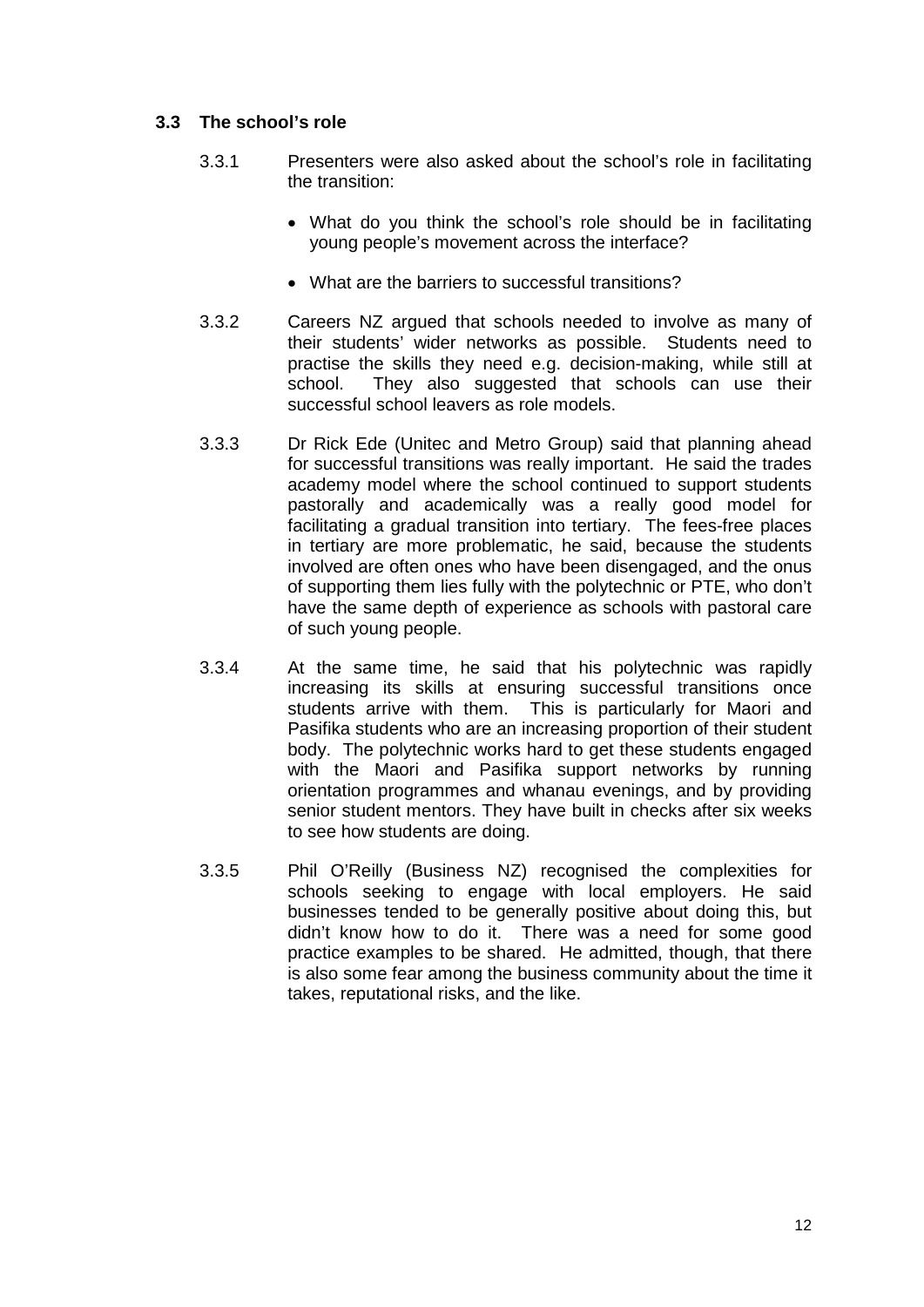#### <span id="page-14-0"></span>4 Trades academies

#### **4.1 What they are**

4.1.1 Trades academies are partnerships between schools and tertiary institutions with a lead provider which may be a school or may be the tertiary institution. There are currently 22 trades academies, with 3,695 allocated places. Approximately half of these are led by schools. In addition, there are a number of examples of schools running unofficial 'trades academies', with or without a tertiary partner. By 2014 there will be 4,500 places available for trades academies.

#### **4.2 Achievement**

- 4.2.1 Principals interviewed reported excellent outcomes for some of their most disengaged students as a result of placement in trades academies. The main measures of outcomes required by the MOE are in terms of achievement of NCEA Level 2, and attendance. There is pressure on schools to deliver in terms of these, otherwise the places could be withdrawn and allocated elsewhere.
- 4.2.2 In the survey, principals involved with trades academies reported very or quite positive change on average for their students as follows:
	- Motivation to succeed: 90% of responses
	- Clarity about post-school destinations: 79% of responses.
	- Attendance at school: 76% of responses
	- Achieving at least Level 2 NCEA: 74% of responses
	- Staying at school to the end of Year 13: 53% of responses
- 4.2.3 For 56%, the information that they received about individual students' achievement was both adequate and timely. For 19%, however, it was adequate but not timely, and for 2% it was timely but not adequate. There was no difference on this between schools that led trades academies and schools that were involved with academies led by another school or a tertiary provider. There are clearly some issues in this area.

#### **4.3 Partnerships**

4.3.1 The new Ministry jargon for trades academies is STPs (Secondary-Tertiary Partnerships). Trades academies are predicated on a polytechnic or private training establishment (PTE) sharing the teaching and learning responsibilities for students with a school.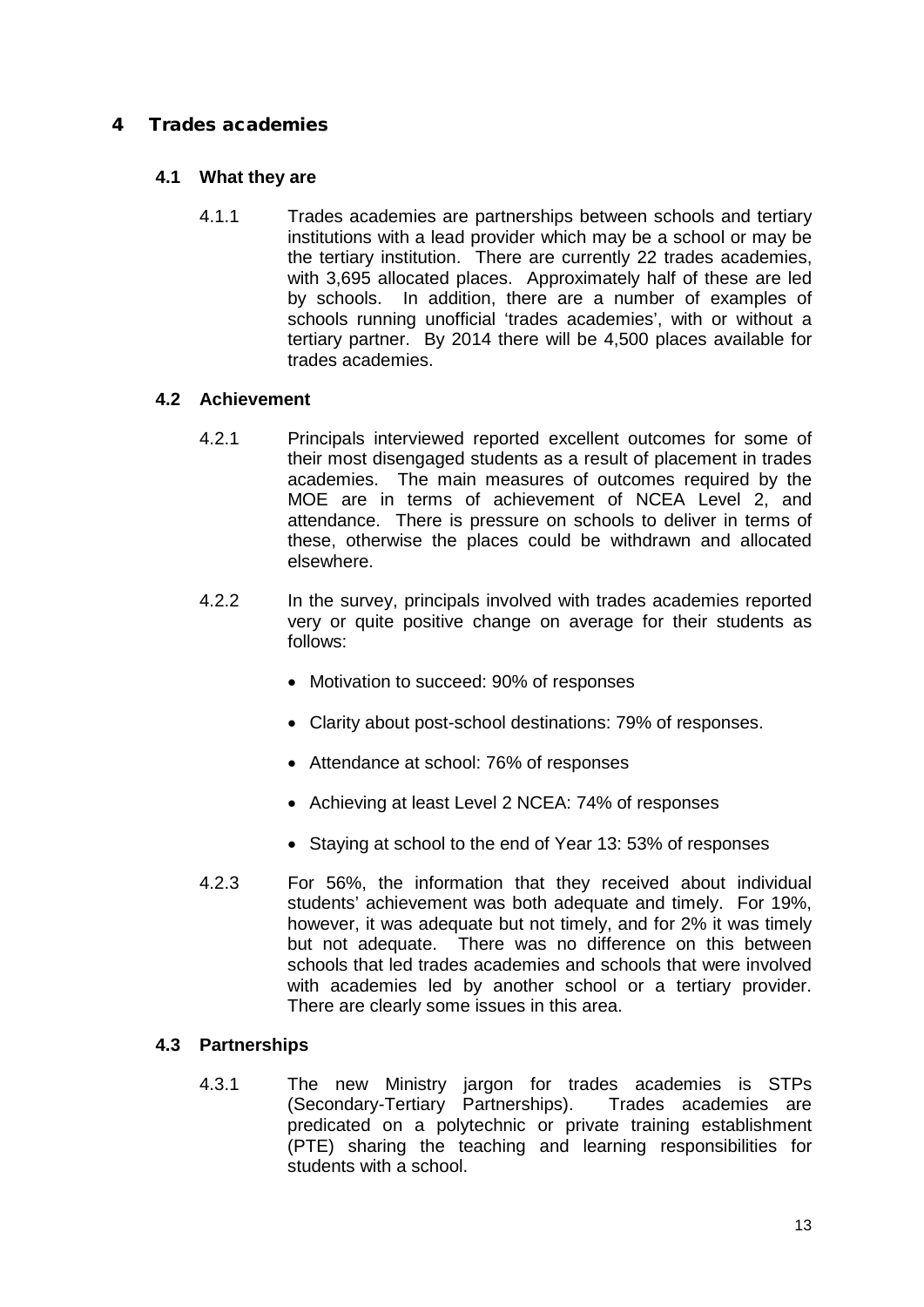- 4.3.2 In some trades academies, the partnership element is relatively minor, with students largely remaining on the school site and tertiary tutors coming in for short courses or a few hours a week.
- 4.3.3 In others, the involvement of the tertiary partner can be as high as full-time attendance off-site, in the case of the Weltec trades academy. A more common pattern appears to be about a day a week with tertiary tutors either at school or at the polytechnic or PTE.
- 4.3.4 The Taskforce heard some reports that students in trades academies that involved their being off-site for part of the week often found it difficult to be back in school for the other days. This did not seem to be an issue where the trades academy was completely or largely school-based.
- 4.3.5 The model is very variable, and it appears that there is no comprehensive evaluation being done by the Ministry of Education about what model(s) work best for students. Lead schools report making constant adjustments in their models as they learn what works and what doesn't. However schools have big questions about how well the performance of tertiary partners is being monitored.
- 4.3.6 There are some big issues about reporting by tertiary providers to schools: the regularity and timeliness of it, and the accuracy. While tertiary providers and schools are required to provide comprehensive information to the Ministry, there appear to be no standards for reporting to the partner school.
- 4.3.7 There appear to be differences between tertiary-led and schoolled trades academies. While school-led trades academies keep close control of the recruiting into their trades academy places, tertiary providers have the ability to market their academies directly to students and families, e.g. through local media. This can lead to pressure on schools to make decisions that might not fit with their perceptions of what the student would best be doing. This reinforces the need for good guidance and advice to students and their families.
- 4.3.8 The Taskforce was told by Dr Rick Ede, Chair of the Metro Group of large polytechnics, that involvement in a trades academy was not a profit-making enterprise for a polytechnic, although it was a useful way of marketing to future students. He said that his polytechnic, Unitec, highly valued their partnership with Massey High School's trades academy.
- 4.3.9 Some lead school principals reported that they found PTEs easier to work with than polytechnics, perhaps because they are generally smaller institutions and therefore more flexible. Some trades academies work with a number of different polytechnics and PTEs.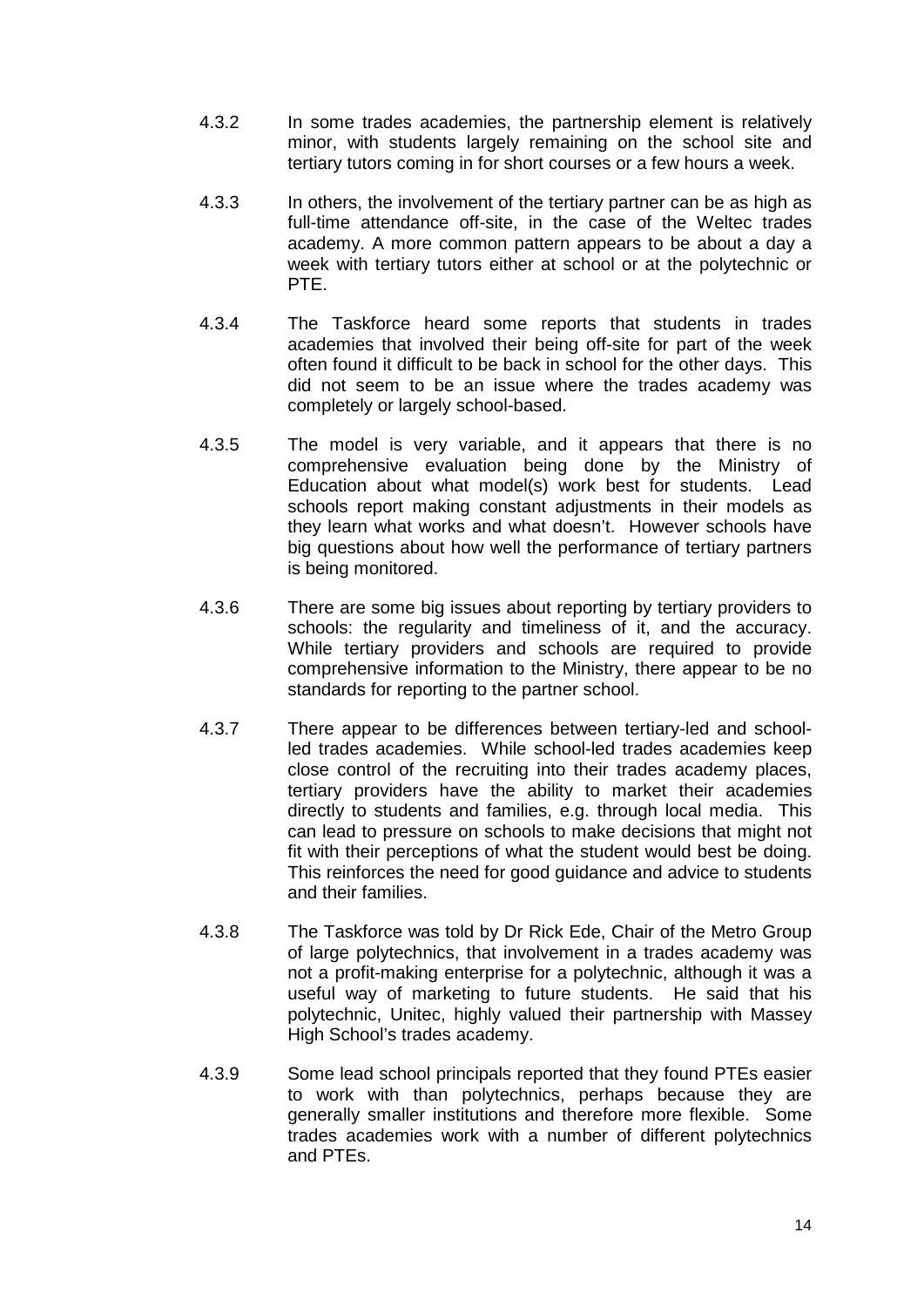#### **4.4 The name**

- 4.4.1 An issue that was raised a number of times by lead school principals was "What is a trades academy? What makes something a trade, or an academy?"
- 4.4.2 Some of what is happening under the trades academy label is far from the traditional view of trades, e.g. courses in Information and Communications Technology (ICT), hairdressing, hospitality, aquaculture, and fitness, to name a few. The essential elements are that these are courses that are employment-focused, lead on to tertiary programmes, and involve a tertiary provider.
- 4.4.3 There is also a gender issue, in that the term "trades" tends to be equated with occupations that appeal more to young men than young women, and there is definitely a gender imbalance in the trades academies. (This could be partially explained by these programmes targeting the more disengaged students, and these being more likely to be male.) It was suggested to the Taskforce that the name should be changed to fit that better.
- 4.4.4 There are schools operating what they call "trades academies" or some similar name that are not receiving any government funding for them. In some ways, with the introduction of bulk funding of trades academy students (see below), these schools may be glad that they are not official trades academies.
- 4.4.5 There were also suggestions that the distinction between what happens in a trades academy and what happens elsewhere in a school is increasingly artificial. One large school showed its course handbook, which listed numerous 'vocational packages', some of which used trades academy funding, but others didn't, even though those others involved elements of partnership with a tertiary provider.
- 4.4.6 Some principals also said that despite being heavily involved with trades academy work, they were not really clear about what the government's overall goals for the academies were. Some said that they felt they were being expected to create the policy "on the hoof" for government

#### **4.5 Staffing/funding arrangements**

- 4.5.1 The staffing/funding arrangements for trades academies are a big issue for schools involved with them.
- 4.5.2 Secondary schools receive resourcing as both cash (operations grant etc) and staffing entitlement (a guaranteed number of positions which are centrally funded at actual cost by the government). The staffing entitlement (the Guaranteed Minimum Formula Staffing or GMFS) is generated by the number of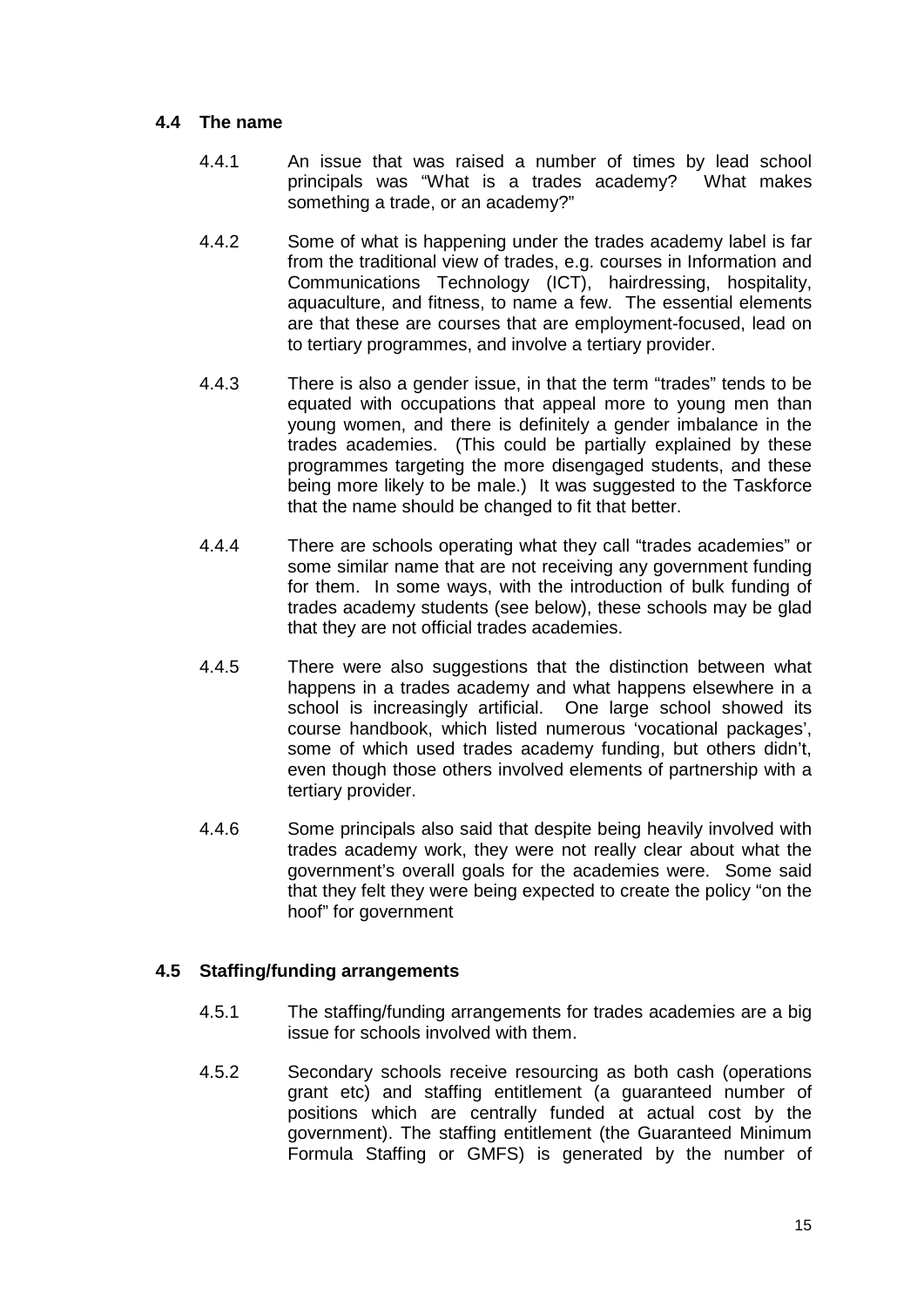students on the roll at each year level plus some base allocations which address lack of economy of scale in small schools.

- 4.5.3 Information received under the Official Information Act (OIA) has revealed that the government is eager to shift to the full bulk funding of senior secondary students, and perhaps ultimately of all students.<sup>[7](#page-17-0)</sup> The plan is clearly for an incremental erosion of the centrally-resourced staffing model. It sees trades academy staffing as an initial step, a way of "softening up" schools.
- 4.5.4 Salaries bulk funding means that the schools receive a bulk grant from which to pay salary costs. There is no guarantee of the number of appointments nor does the government guarantee to meet the actual salary costs. Bulk funding reduces costs to the government over the longer term as salary increases do not have to be resourced by the government but from within a fixed amount of resourcing provided to schools. Net results are a reduction in the experience and qualifications of staff, reduced staffing numbers for a given roll, increased inequality in the provision of staffing between schools with different capacities to draw on local funding, and therefore increased inequality in the provision of education based upon the community from which the school draws its students.
- 4.5.5 The government's public rationale for bulk funding of trades academy places is that this will "enhance the flexibility of the current resourcing system for schools". Another rationale is that this will ensure "a level playing field" between secondary and tertiary, with "funding to follow learners". An unstated rationale is probably that it provides a mechanism for reducing funding over time.
- 4.5.6 From 2014, schools with students in trades academies will receive \$9,500 per student. This will be reduced pro rata on the basis of 20% per day per week that the student is not on the school site. This means that secondary schools will have reduced staffing entitlement if they have students in the secondary-tertiary programmes. This is problematic because the classes from which the students are drawn when they attend academy courses still need to continue. Schools will either have to carry the cost of maintaining the level of staffing required to do this or reduce the use of staffing in the general curriculum/pastoral areas (that is, reduce curriculum options for all students or provide lesser pastoral and guidance care) to accommodate the 'cashed-up' staffing. The STP-resourcing model is already increasing the level of instability in the provision of courses to students in secondary schools. This instability will be increased if more staffing is cashed up and if more students use the secondary-tertiary trades academy programmes under this model.

<span id="page-17-0"></span> $7$  Tertiary Education report; Confirming the approach to cash-based funding for Secondary Tertiary Programmes under the Youth Guarantee. ED30/02/00/2 1<sup>st</sup> March 2012 . Available from PPTA  $\overline{a}$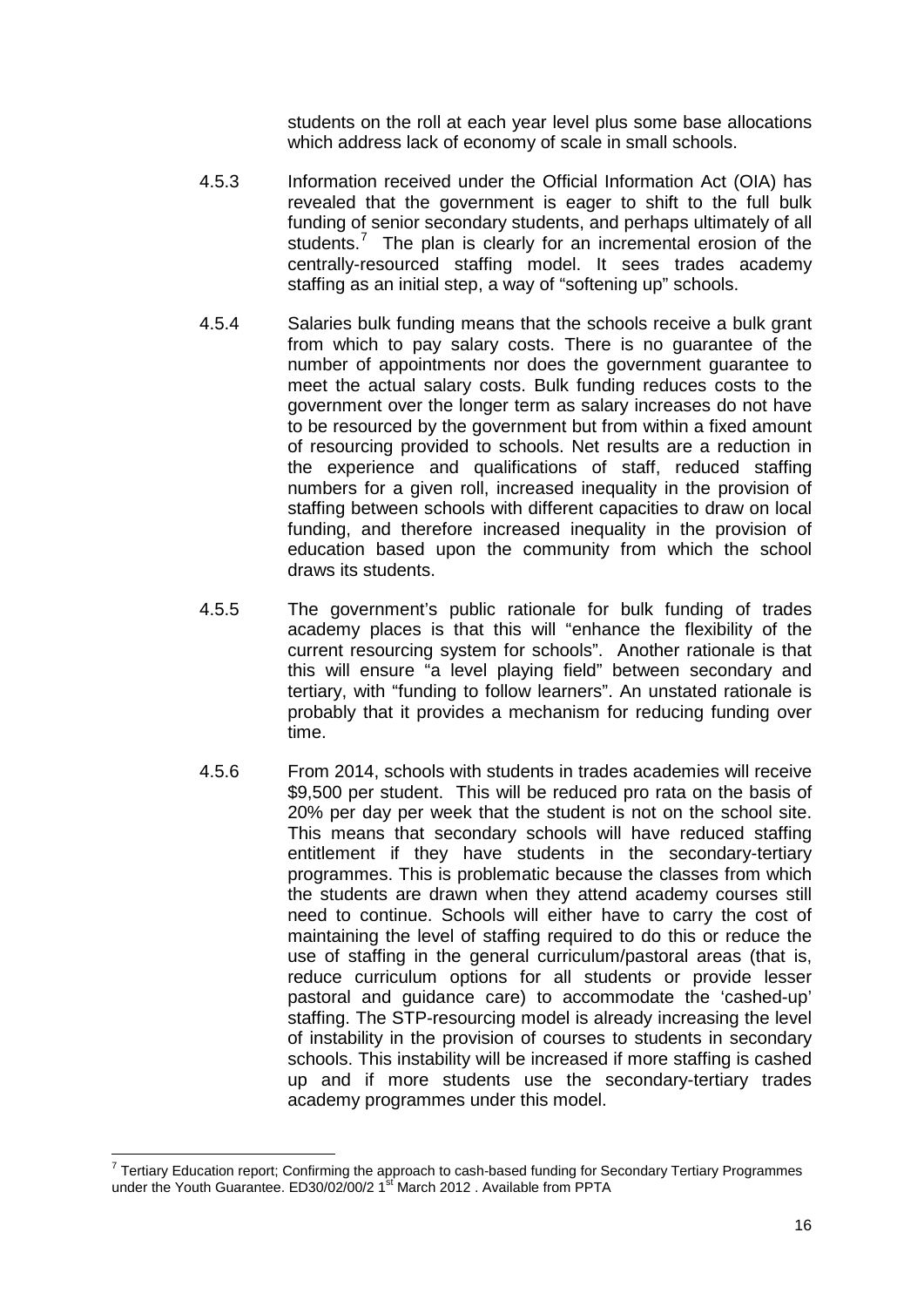- 4.5.7 In addition, there is a pastoral care and coordination component of \$1,250 per student in a trades academy which is paid to the lead provider for them to allocate to the partners, but the Taskforce heard anecdotes of academies where non-lead schools have seen nothing of this \$1,250, because the lead schools claim that they need it all for coordination. One lead school principal commented that this amount is simply not enough to cover all that is required. The suggestion was made that it needed to be split into pastoral care and administration, to ensure that the pastoral care component was not lost to administration.
- 4.5.8 The introduction of a separate category for pastoral care illustrates the gulf between secondary schools and tertiary providers with an interest only in discrete parts of a programme. Secondary principals note that pastoral care is an intrinsic part of all school activities – teaching and learning, sports and cultural activities, fundraising and even grounds duty.
- 4.5.9 There is also transport funding which is provided on a needsbased application basis.
- 4.5.10 Principals note that there appears to be a lack of transparency between the various partners about the use of all the funding.
- 4.5.11 Trades academy students will not generate entitlements to units or MMAs,<sup>[8](#page-18-0)</sup> nor to 5YA<sup>[9](#page-18-1)</sup> property funding or the Operations Grant for the school. Ironically, these cuts in the Operations Grant include funding for careers, STAR, etc. These are supposedly covered by the bulk funded amount. Principals' remuneration, on the other hand, is calculated on the total of the GMFS and the bulk funded staffing.
- 4.5.12 The Taskforce is concerned that the bulk funding of trades academy staffing will result in a significant increase in the number of fixed term appointments in schools involved with trades academies because of the unpredictability of trades academy places from year to year. Previous experience of bulk funding of salaries in New Zealand also suggests that schools will increasingly be driven towards hiring less experienced and qualified teachers, who are paid less than highly qualified and experienced staff. Alternatively schools may be driven to seeking higher levels of funding from local sources through fees and donations. This will most disadvantage schools and students in low income communities.
- 4.5.13 The new funding arrangements will also place an enormous strain on smaller schools' ability to staff their senior curriculum. Two of the principals interviewed reported that they were really concerned about this because of their roll size, and the need to

<span id="page-18-0"></span><sup>&</sup>lt;sup>8</sup> Units and MMAs (Middle Management Allowances) are additional salary payments made in recognition of extra duties.  $\overline{a}$ 

<span id="page-18-1"></span><sup>5</sup>YA stands for five year Agreement and is a mechanism whereby schools may anticipate up to five years future property funding.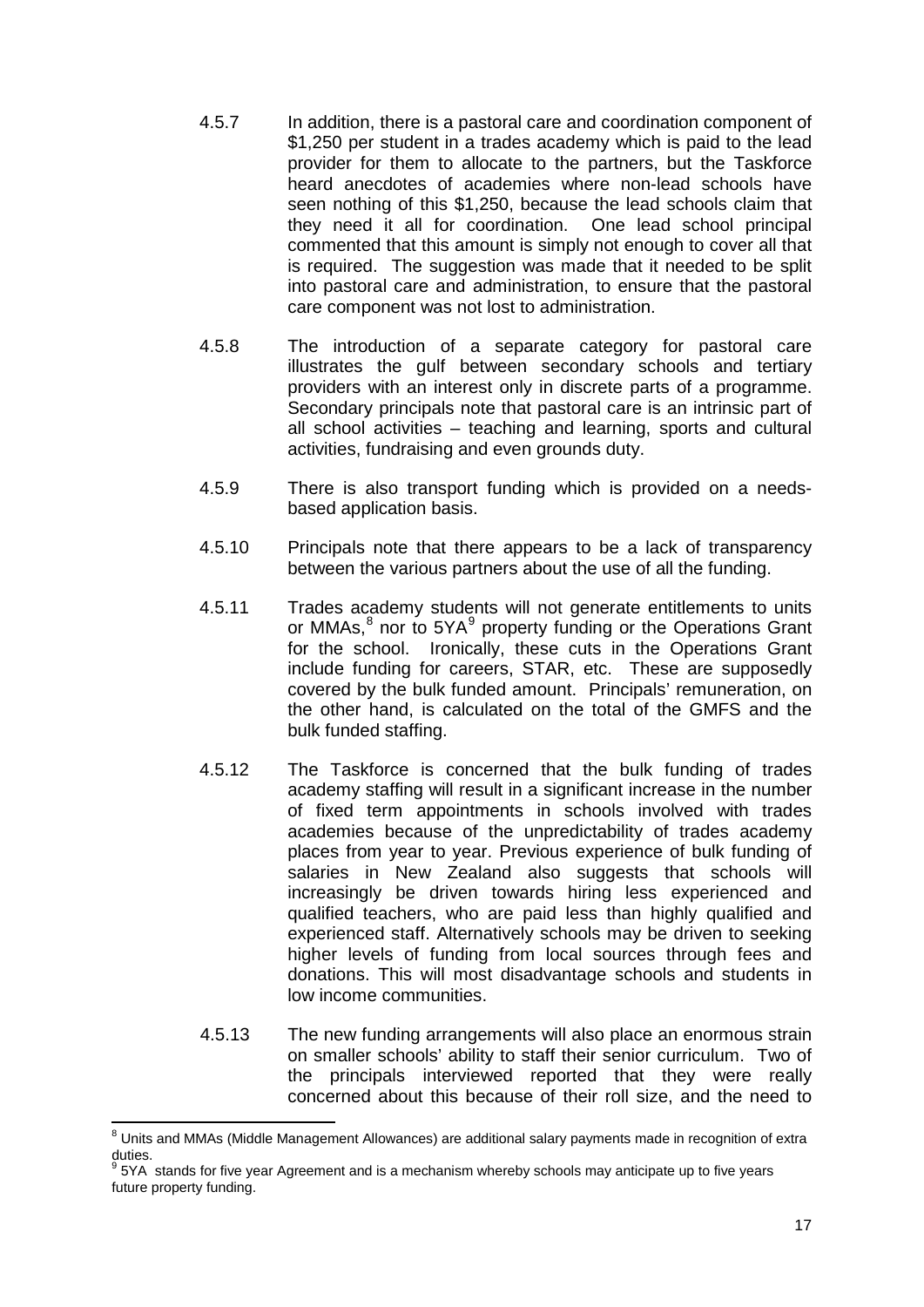provide a full range of curriculum subjects for students not in the trades academy, as well as in-school programmes for trades academy students the rest of the week. (Most students are in their trades academy for at most two days per week, and the rest of the week there must either be separate school-based programmes for them, or they must go back into subject classes along with non-trades academy students.)

- 4.5.14 Members of the Secondary Principals' Council have commented that this is not necessarily a problem only for small schools. While this is likely to have greater negative impacts on them, there will also be impacts on larger schools' ability to offer the full range of subjects. It is likely that some schools will lose the ability to "carry" senior subjects with small numbers because of the loss of GMFS staffing.
- 4.5.15 While it appears from Ministry modelling that some schools will, in theory, have a small cash surplus from their bulk funded trades academy staffing after paying for teachers and covering the losses from the Operations Grant and property funding, the Taskforce was concerned that there are costs not accounted for in that modelling.
- 4.5.16 Papers sought under the Official Information Act show that the Ministry was aware of the issues for small schools, and proposed that the GMFS base staffing for a year level be left untouched, even if all the students at a level were in the trades academy. This appears to have been implemented but will only partly mitigate the negative impacts.
- 4.5.17 Principals are concerned about the cost and impact of any potential redundancies. They worry, quite reasonably, that if their total roll (GMFS plus bulk funded students) declines in future, the Ministry will not fund the redundancies, because it doesn't normally cover redundancies of staff employed under the Operations Grant. At the time of writing, the Ministry has indicated that it will cover the cost of redundancies that arise from the youth guarantee.<sup>[10](#page-19-0)</sup>
- 4.5.18 In summary, the positive learning potential of the scheme is being undermined, firstly by the appearance of a covert attempt to introduce bulk funded staffing, and secondly as a result of the insistence that the new policy, inherently more expensive than the status quo, be cost-neutral.

<span id="page-19-0"></span><sup>&</sup>lt;sup>10</sup> Ministry of Education (2013). Staffing and funding guidance documentation for schools participating in secondary-tertiary programmes 2013/2014, Version 1.0, issued 25 June 2013.  $\overline{a}$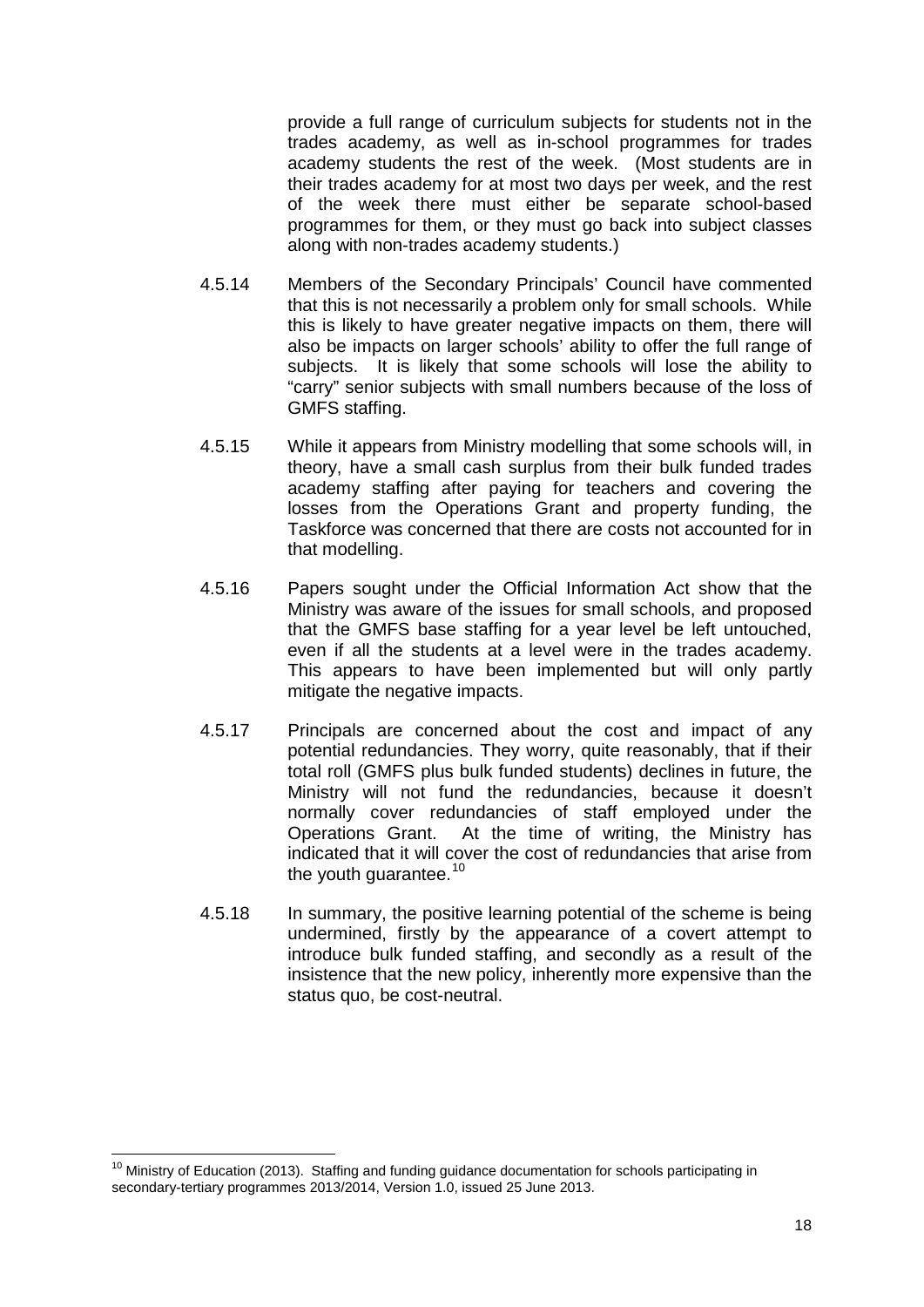#### <span id="page-20-0"></span>5 Fees-free places in tertiary institutions

#### **5.1 What they are**

5.1.1 The Tertiary Education Commission (TEC), which funds these fees-free places in tertiary institutions for 16 and 17 year-olds, describes them as being "about creating opportunities for 16 and 17 year olds who are not currently engaged in education to reengage with education in a tertiary rather than school-based setting". Providers are required to offer Level 2 qualifications, and to provide pathways to progress to higher levels of education.

#### **5.2 Impact on schools**

- 5.2.1 While the fees-free places in tertiary institutions are supposed to be targeting 16 and 17 year-olds who are NEETs (Not in Education, Employment, or Training), they do have an impact on schools.
- 5.2.2 The survey of principals revealed that not all of them perceived that these places were working as they should be. For example, when asked "What has been your experience of the operation of fees-free places in tertiary for 16 and 17 year olds?" 23% chose the response "It has resulted in students who would have succeeded at school leaving us prematurely" and 17% chose "It has increased the numbers of students picking up tertiary courses that lead nowhere". 11% chose "It has encouraged students to leave school for tertiary only to fail there", and 10% chose "It has led tertiary providers to 'cherry pick' students who would have been better staying at school". (Principals were able to choose more than one option.)
- 5.2.3 Only 20% of principals said that most or quite a few of their students did well when they took up these fees-free places. 37% said that "some do well". 27% said that they really didn't know how well their students did.
- 5.2.4 20% of principals had sometimes had the experience of students returning to school after taking up fees-free places in tertiary. This was most often because they realised they needed higher school achievement to achieve their goals.
- 5.2.5 The title "fees free" is somewhat ironic. Not only do vocational programmes running outside the formal programme need to charge students for materials, all secondary schools are increasingly having to ask parents to subsidise "free" secondary education through donations and extensive fundraising.<sup>[11](#page-20-1)</sup>

<span id="page-20-1"></span><sup>&</sup>lt;sup>11</sup> For a summary of how much parents are paying, see *A level playing field? The importance of local funding in financing secondary schools.* PPTA conference paper 201[2 http://ppta.org.nz/index.php/annual-](http://ppta.org.nz/index.php/annual-conference/conference-papers/doc_download/1501-a-level-playing-field-the-importance-of-local-funding-in-financing-secondary-schools-to-meet-) $\overline{a}$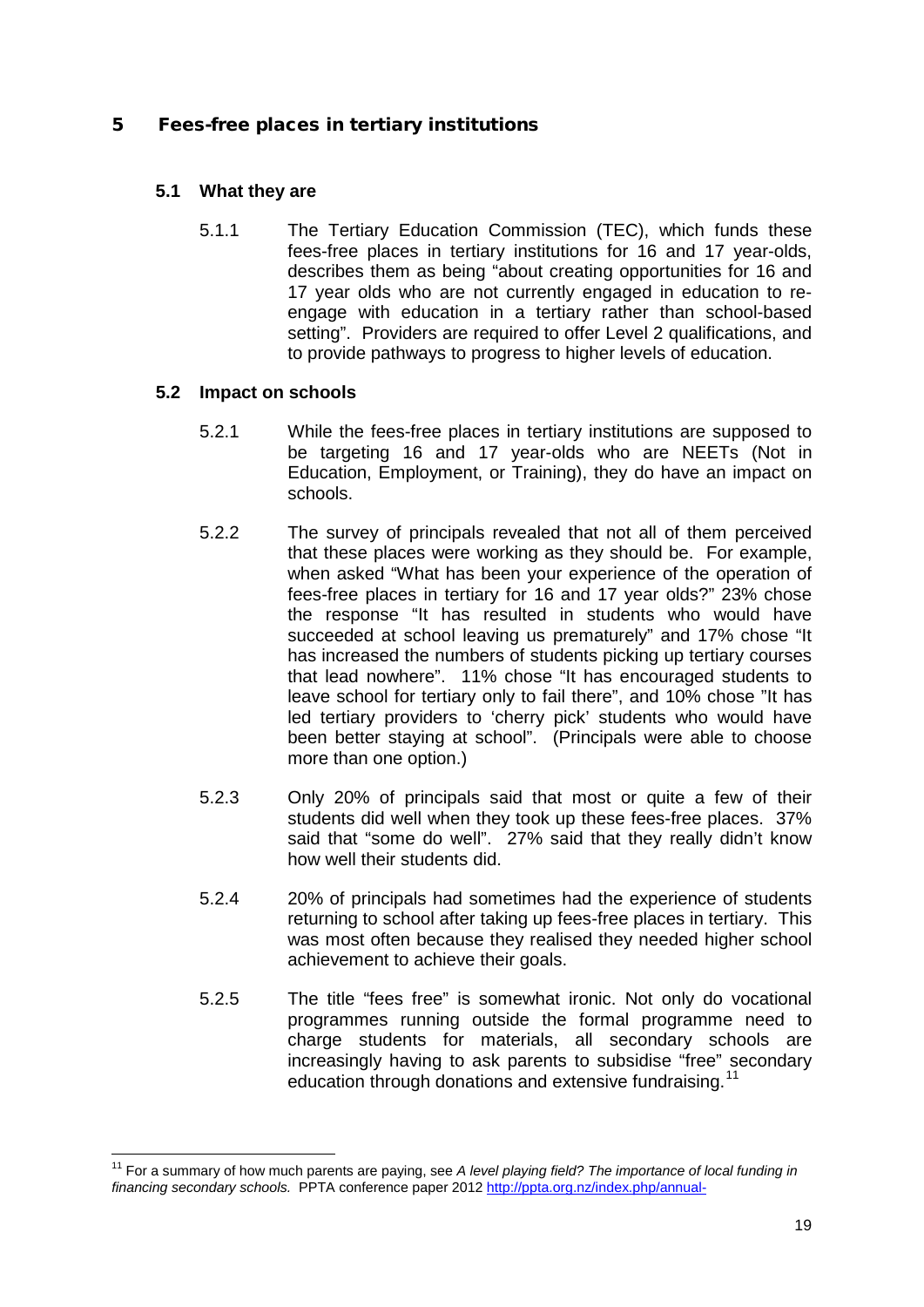5.2.6 In the final stages of preparing this paper, the Taskforce became aware of an extension of the fees free places to a pilot, beginning in 2014 with 350 places at one day a week, for students enrolled in secondary schools but not in trades academies. There has been little publicity about this, but PPTA's response, when consulted, was that this would further confuse an already incoherent policy and should not proceed. It will also result in a further 350 students being bulk funded.

#### **5.3 Future of fees-free places**

- 5.3.1 The Ministry of Education told the Taskforce that the number of fees-free places was planned to grow to 10,500 by 2015. They said that the emphasis had shifted from the original employment skills/personal development focus for these young people to providers having to deliver actual educational achievement in the form of qualifications.
- 5.3.2 This is a shift for some PTEs, and raises the issue of whether they can deliver these outcomes. There is a risk that this could lead to their being selective about the students they take, because if their students don't produce the required results profile, they will lose funding.
- 5.3.3 PTE sources, on the other hand, have reported increased difficulty in finding young people to take up these places as schools have increased their programmes at the interface, resulting in fewer students leaving prematurely.
- 5.3.4 One source told the Taskforce that some PTEs had had to return funding at the end of 2012 because they had not filled the places allocated to them. This could indicate that school initiatives are beginning to make these fees-free places unnecessary.
- 5.3.5 On the other hand, the extension of the voucher model of bulk funding (cashed up staffing and operational funding) will impact on schools by reducing the resourcing available to them to offer broad curriculum choices to all students under their care.

[conference/conference-papers/doc\\_download/1501-a-level-playing-field-the-importance-of-local-funding-in](http://ppta.org.nz/index.php/annual-conference/conference-papers/doc_download/1501-a-level-playing-field-the-importance-of-local-funding-in-financing-secondary-schools-to-meet-)[financing-secondary-schools-to-meet-](http://ppta.org.nz/index.php/annual-conference/conference-papers/doc_download/1501-a-level-playing-field-the-importance-of-local-funding-in-financing-secondary-schools-to-meet-)-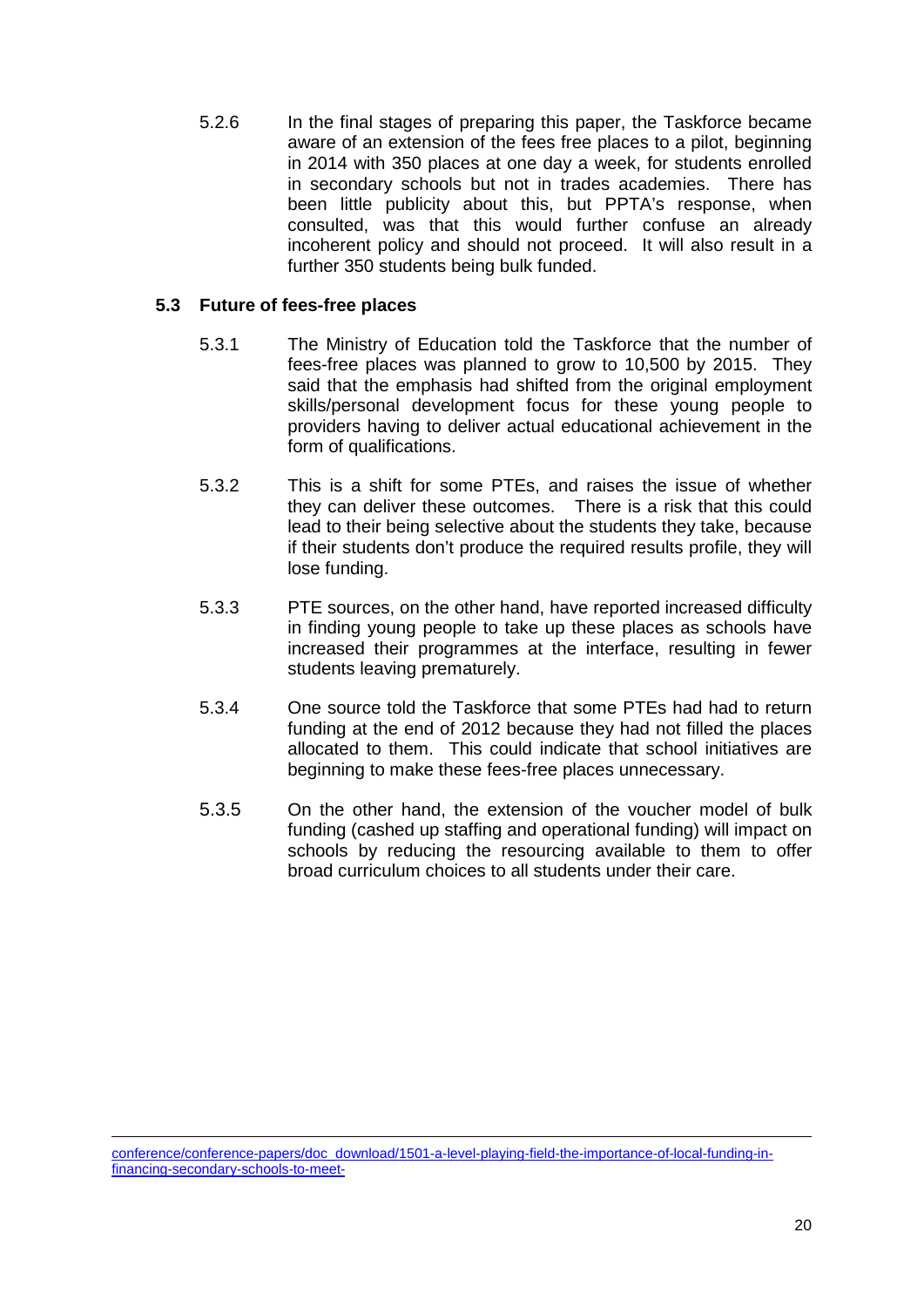#### <span id="page-22-0"></span>6 Youth Guarantee Networks

#### **6.1 What they are**

- 6.1.1 Youth Guarantee Networks are clusters of schools and tertiary providers that the Ministry is trying to establish in geographical areas to assist with the development of secondary-tertiary programmes.
- 6.1.2 Arthur Graves (MOE) told the Taskforce that the purpose of these networks is to achieve a senior secondary/tertiary interface "footprint" in the regions, with people with local knowledge supporting the various Youth Guarantee initiatives.

#### **6.2 Awareness**

- 6.2.1 The growth of these networks is far from rapid, however. 19% of principals had either never heard of these networks or didn't know whether they had heard of them. Another 38% of principals knew about the networks, but no-one had approached them to be part of one. This may not be surprising, given that the Ministry has been focusing on developing these networks in lower decile areas first.
- 6.2.2 30% said that they belonged to a network, and the remaining 13% said that they had been approached but had chosen not to be part of one.

#### **6.3 Opinions of the networks**

- 6.3.1 The survey asked principals who had heard of the networks, regardless of whether they were part of one or not, for their opinions of them. The question provided a number of possible responses, and respondents could choose more than one.
- 6.3.2 A slight majority chose the favourable responses, ticking the options "They can be a useful vehicle for getting different institutions to collaborate" and "They can help schools to be more aware of what is available for our students". A smaller group (26%) also ticked "There is useful discussion at the meetings".
- 6.3.3 On the other hand, 24% chose "We don't need a network to be able to co-operate with tertiary providers", a view that also came through in some of the interviews with principals of trades academy lead schools. 20% chose the option "They tend to just be a talkfest but don't do anything constructive", and 4% chose "They are a waste of time".
- 6.3.4 One principal of a very low-decile school said, when interviewed, that the higher-decile schools with which their school competed for students had refused to join a network.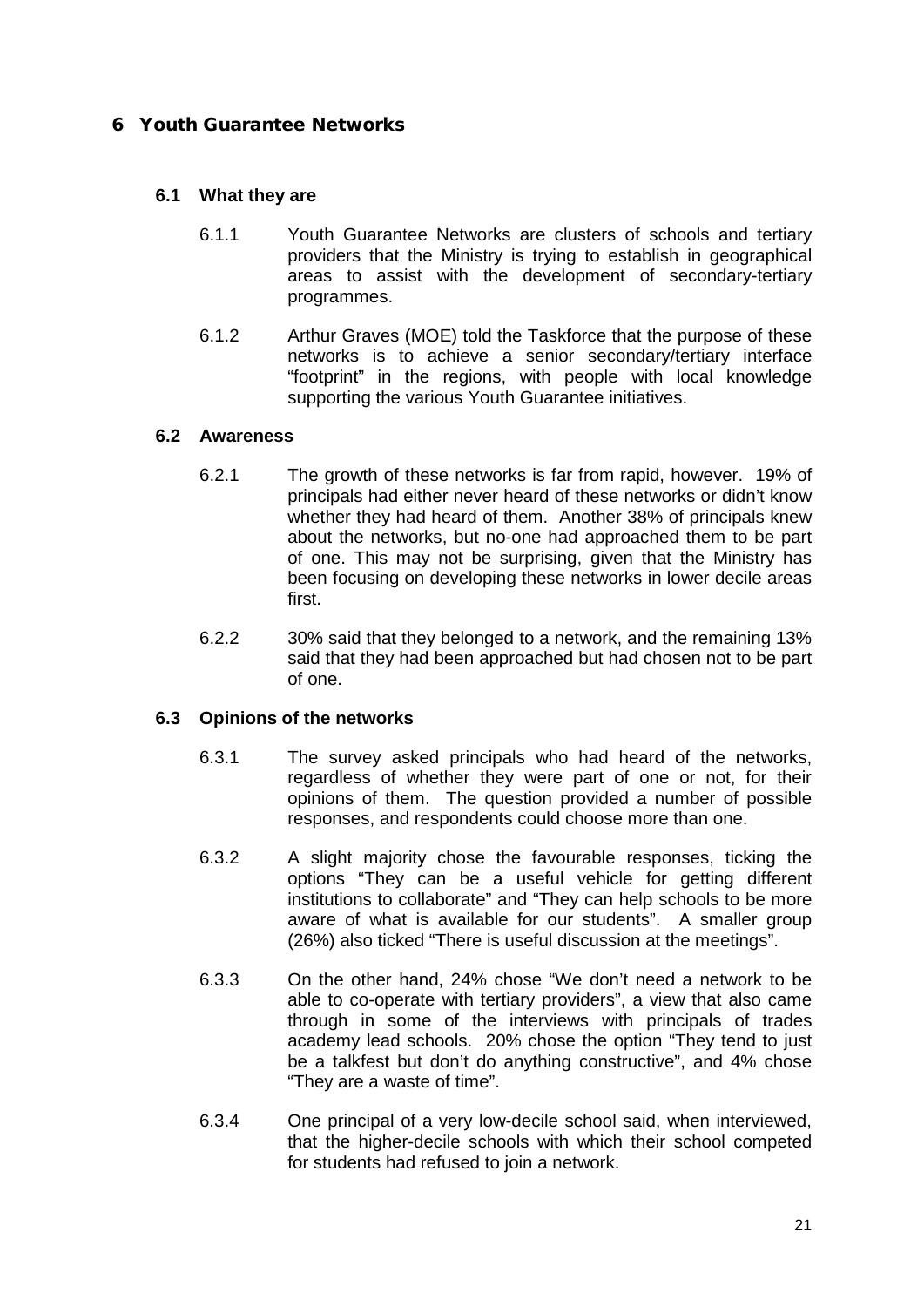6.3.5 The purpose of these networks is to promote collaboration, but as another principal commented, "collaboration has a cost, and it is hard to enact in a competitive paradigm".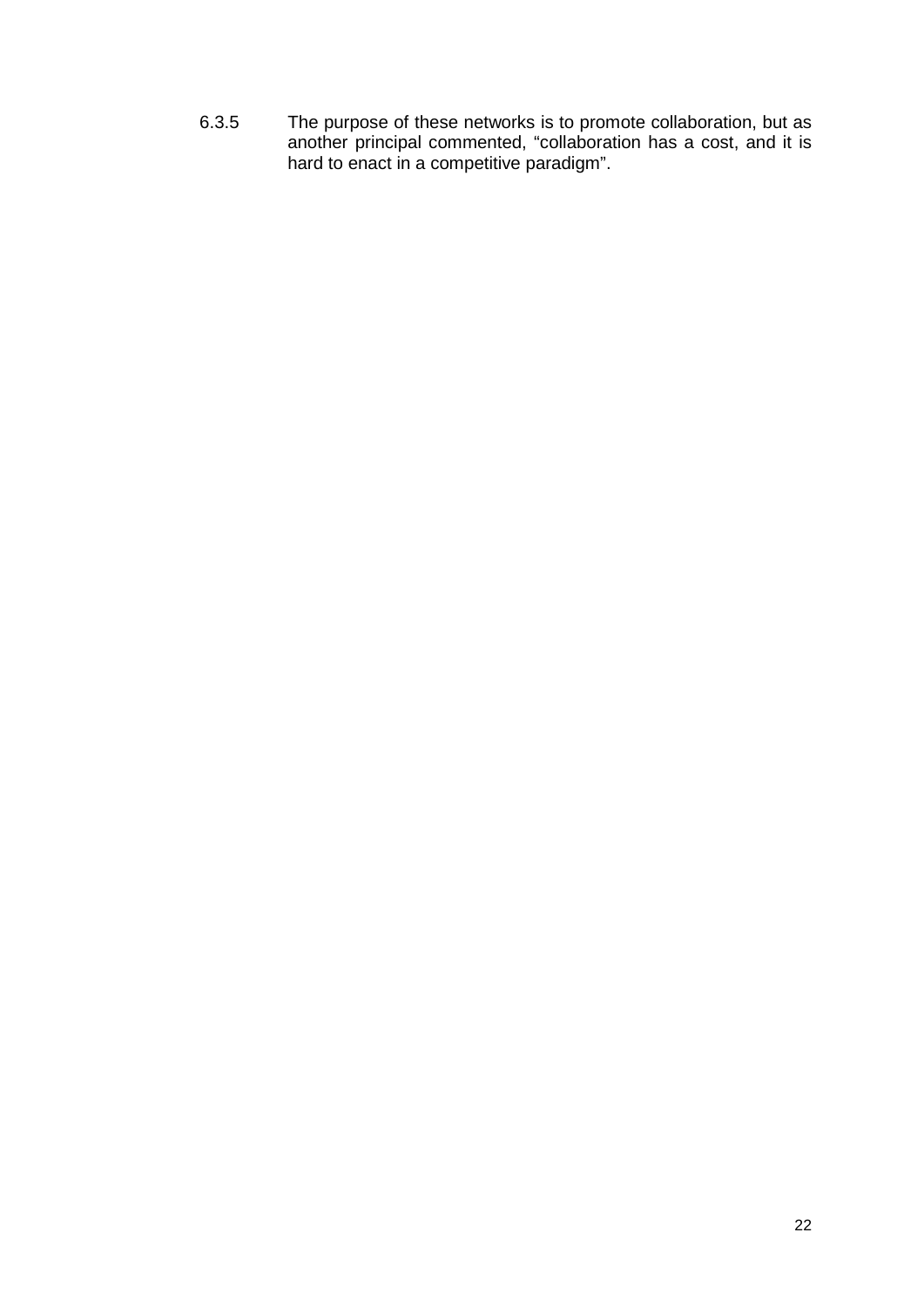#### <span id="page-24-0"></span>7 Vocational pathways

#### **7.1 What they are**

7.1.1 The Vocational Pathways were launched in April 2013, and will be fully implemented in 2014. They provide guidance for students and teachers about what standards are most relevant to particular groupings of careers, under the five headings: Manufacturing and Technology, the Services Sector, Construction and Infrastructure, the Social and Community Sector, and Primary Industries. There are plans for a sixth pathway, Creative Industries. While the vocational pathways are only defined at Level 2 currently, it is intended to define pathways at Level 3 too. From 2014 students will be able to be "awarded" a pathway, but the more useful part may in fact be the vocational profile of their achievement against the pathways which they will be able to see in their results from 2013 study on.

#### **7.2 An overall framework for Youth Guarantee**

- 7.2.1 While the vocational pathways were originally mooted as an organising framework for students so that they could see how their study choices were leading towards particular occupational groupings, the Taskforce has noted an increasing use of these pathways as an organising framework for the whole Youth Guarantee project.
- 7.2.2 Youth Guarantee Networks (see above) are being expected to organise their thinking around the five (soon to be six) pathways.
- 7.2.3 Trades academies often link their courses to the various pathways in their marketing material.

#### **7.3 Timeframe for the award**

- 7.3.1 The Taskforce is concerned that the implementation of this initiative has not been well managed to date.
- 7.3.2 The draft pathways were published for consultation in Term 3 2012, but the time made available for responses was far shorter than had originally been promised.
- 7.3.3 The final launch of the pathways was not until April 2013, but secondary sector representatives on the Pathways Advisory Group were shocked to hear that PTEs applying for funding in late 2012 had been required by TEC to be demonstrating results against the pathways as a performance measure in 2013. This placed pressure on the school sector to agree to the pathways being awarded on the basis of 2013 results, when schools had had no time to gear up to the final shape of the pathways.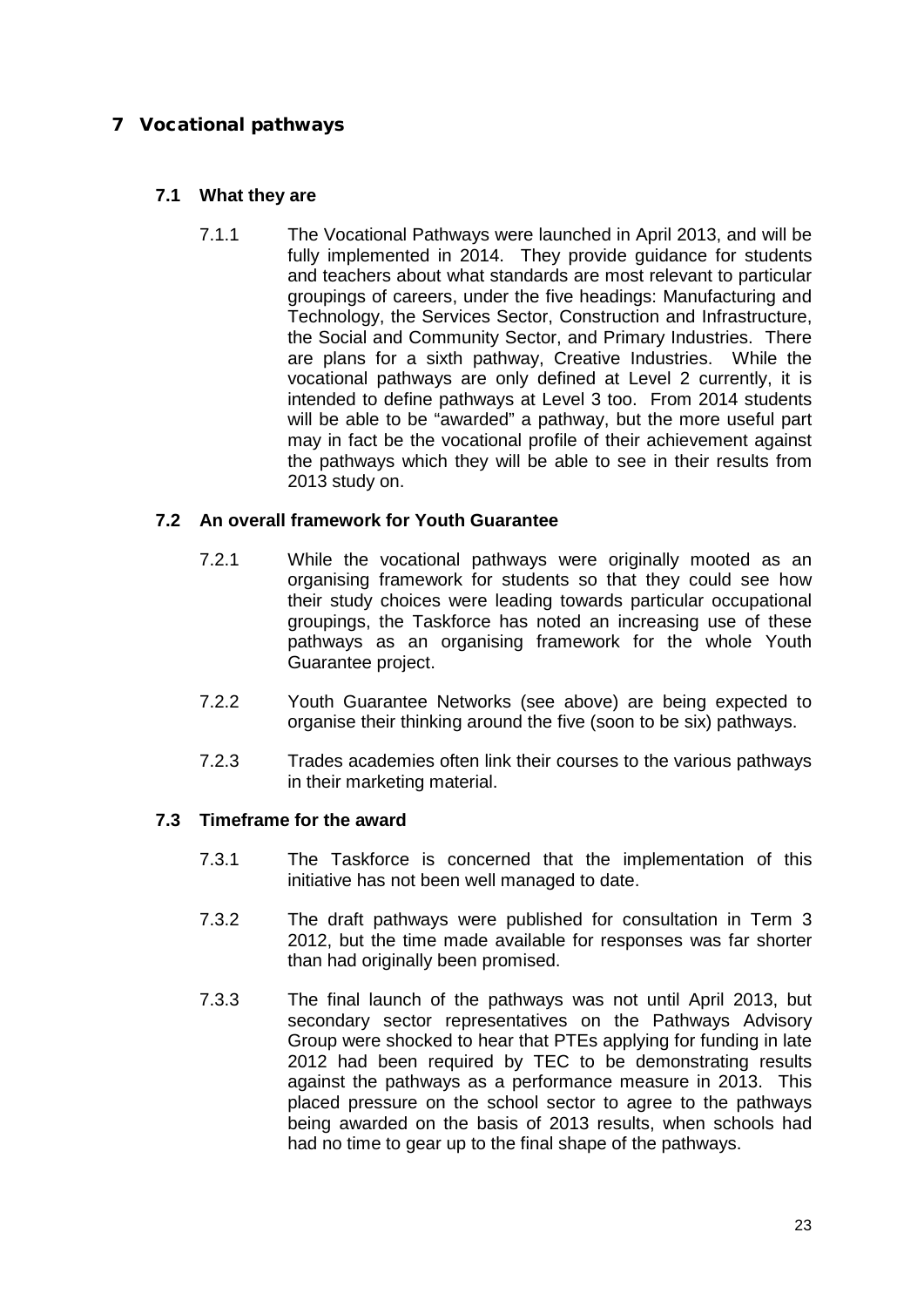- 7.3.4 The changes between draft and final were not considered significant to PTEs because the unit standards content had remained roughly the same, and they have relatively little interest in achievement standards.
- 7.3.5 On the other hand, for the secondary sector, the fact that between the draft and the final there had been significant numbers of achievement standards added to the "sector-related standards" category was very important. While this had happened as a result of pressure from the secondary sector, it was also likely to mean that quite a few secondary students would achieve pathways in 2013 without their school having actually begun to officially offer them, or would come close to achieving them.
- 7.3.6 The school sector saw this as "an ambush" that didn't allow schools to plan in a measured way for implementation.
- 7.3.7 In the end, a compromise was reached whereby no students would be awarded pathways from 2013 study, but the profile builder would be available on their personal records.

#### **7.4 Change management process**

- 7.4.1 There have been major shortcomings in the change management process for the Vocational Pathways. One official was heard to say at a meeting "We've been too busy implementing the pathways to think about evaluation or PLD". Implementation should never begin until there is baseline data and clear plans for ongoing evaluation, and until the necessary PLD has been put in place.
- 7.4.2 It also appears that officials have been too busy implementing the pathways from the centre to think about the significant workload implications for schools.
- 7.4.3 In addition, the key official responsible for the implementation of the vocational pathways moved to a policy job almost the day after the launch in April 2013, and it took till August for a replacement to be in place. This has caused significant delays in the implementation process.
- 7.4.4 At the time of writing, PPTA was also still awaiting a response to repeated calls for a report on the Ministry's evaluation and PLD plans.
- 7.4.5 Interestingly, Business NZ in their presentation to the Taskforce, supported PPTA's view that the change management process was inadequate. Phil O'Reilly said that the pathways themselves were good but not sufficient. He said there needed to be better leadership from the centre, and work to ensure there is the capability in schools to implement them well.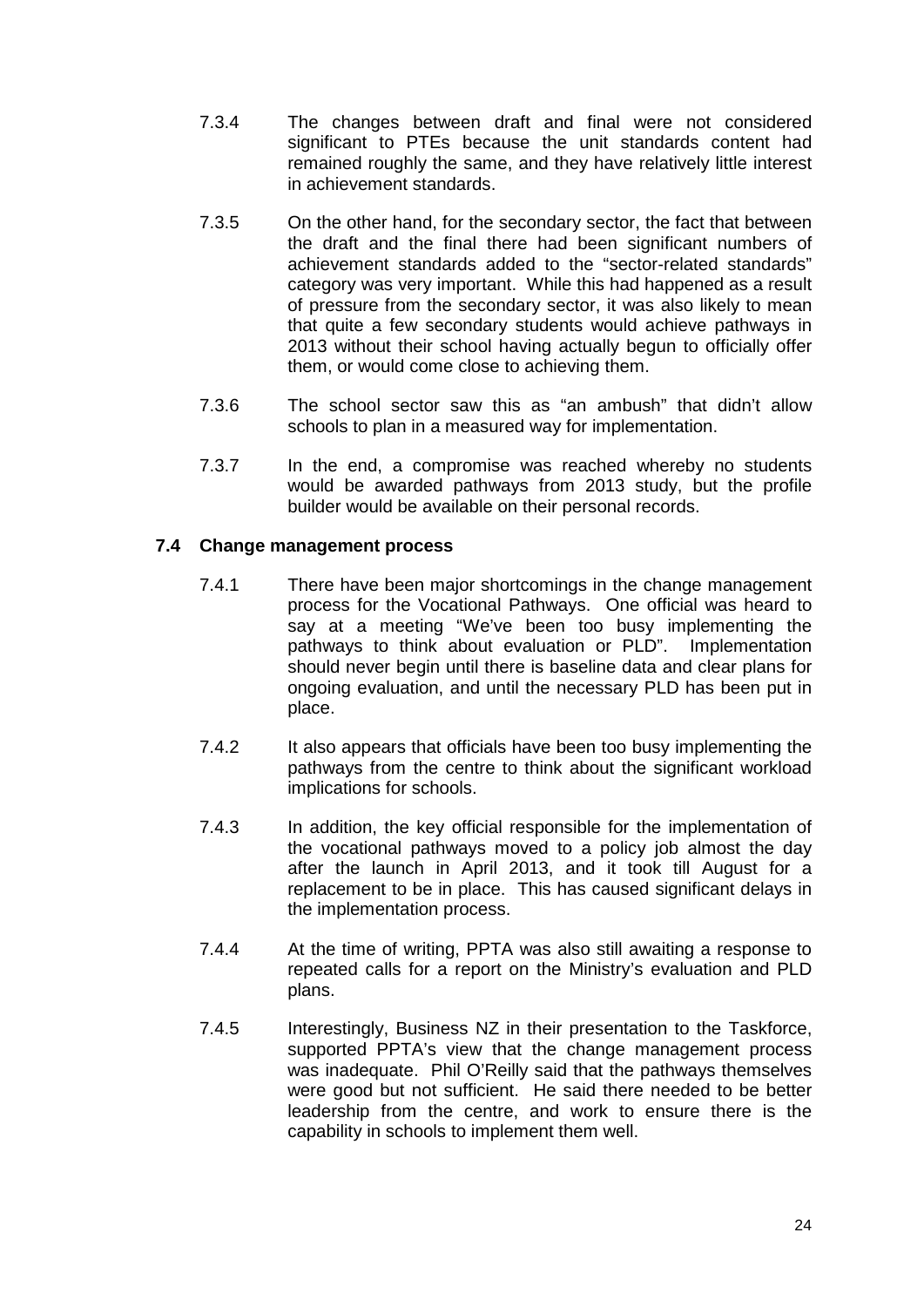7.4.6 The Ministry's approach to implementation has also been criticised by a Visiting Fellow who was based within the Ministry to study the implementation of the Vocational Pathways. In a report published in August 2013, Eileen Harrity, Visiting Ian Axford Fellow wrote: "Considerable confusion … seems to exist among stakeholders as to what is expected of schools…These tensions highlight a risk that has not been fully addressed in the design phase. Essentially all schools should choose the approach that best meets the needs of their students. However, that assumes that all schools have the understanding, capacity, and resources to implement Vocational Pathways even in their most basic form. Without additional guidance and clear expectations, schools may struggle to successfully implement the Pathways"<sup>[12](#page-26-0)</sup>.

#### **7.5 School preparedness**

- 7.5.1 When asked "How well informed do you feel about the Vocational Pathways initiative?" the largest group, 41%, chose the option "I know a bit about it", and a further 12% chose "I know very little". Only 13% of principals felt "very well informed" about the vocational pathways initiative, and a further 35% felt "quite well informed". Given that the survey was done three months after the official "launch" of the pathways, the MOE should be very concerned about this result.
- 7.5.2 When asked about their preparations for the vocational pathways, principals fell into three roughly equal groups.
- 7.5.3 33% of them said that they had done nothing because they were waiting for final information. This will be partly because of a significant delay between launch and the distribution of the final printed materials to schools. (Publication of the booklets on the Youth Guarantee website at the time of the launch clearly had no impact for these principals.)
- 7.5.4 At the other end of the scale, 36% said that they already had courses in place that fitted the final shape of some vocational pathways. Of these, about half were also discussing new courses they might offer next year, and a third had already made changes in assessment for the pathways, and a third were discussing such changes. This group could be described as well advanced in their preparedness.
- 7.5.5 The rest of the schools fell between these two extremes, and were beginning their preparations in a variety of ways.
- 7.5.6 The level of understanding of the requirements for the award of the pathways was not high. Only 34% of principals said that they were very or quite familiar with the requirements. These principals were much more likely to have also said that they felt very or quite informed about the vocational pathways initiative.

<span id="page-26-0"></span> $12$  Harrity op cit, pp.16-17.  $\overline{a}$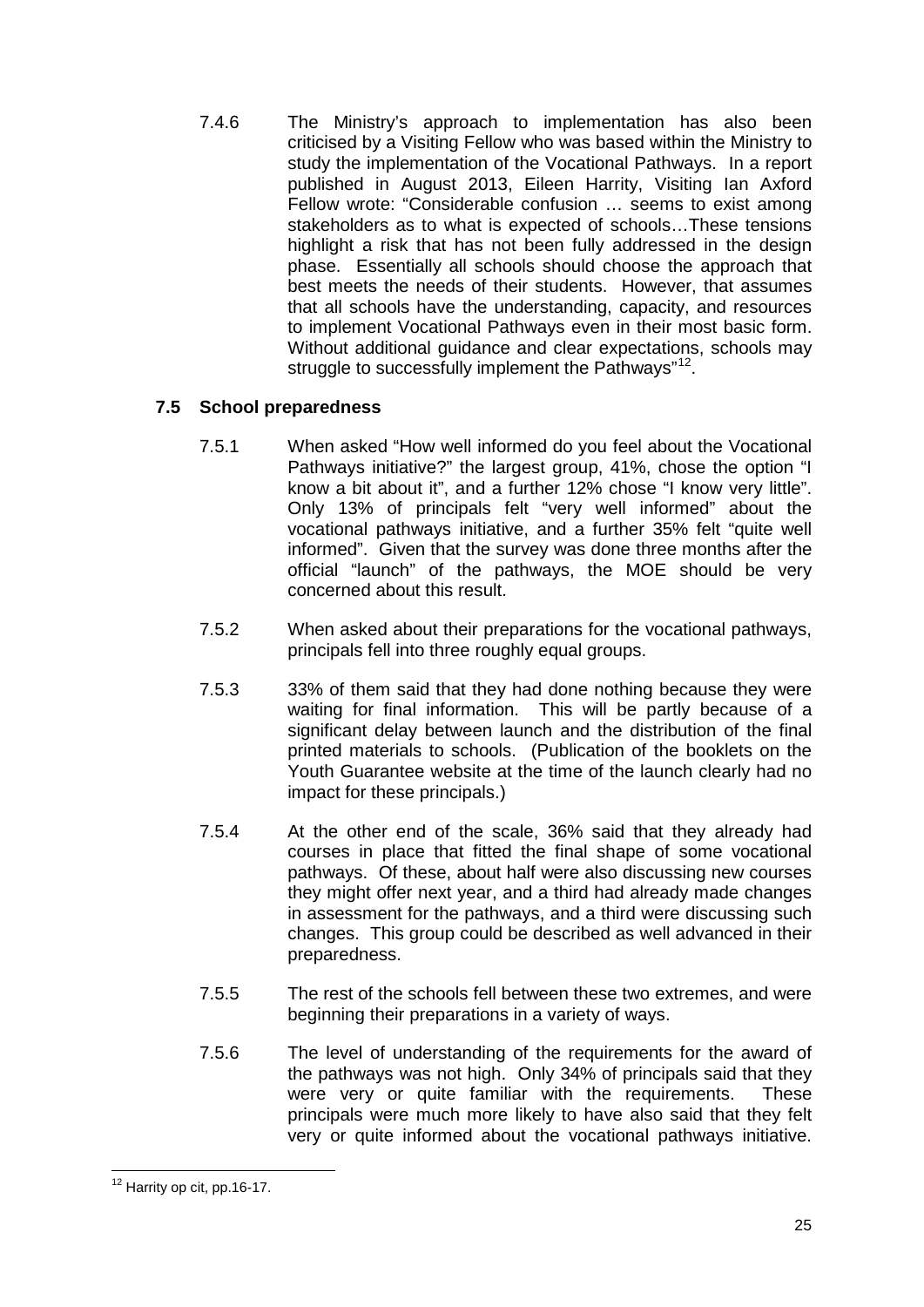They were also much more likely to already have courses in place that met the final shape of some of the pathways, and to be actively discussing new courses and changes in the assessment of existing courses to fit the pathways.

7.5.7 Interestingly, the group who were very or quite familiar with the requirements were no more likely than the rest of the principals to feel that they would have to make only minor modifications to the senior curriculum for the pathways (57% compared with 55% of the whole group), and just as likely to believe that they would have to make quite major modifications to their senior curriculum (29% compared with 26%).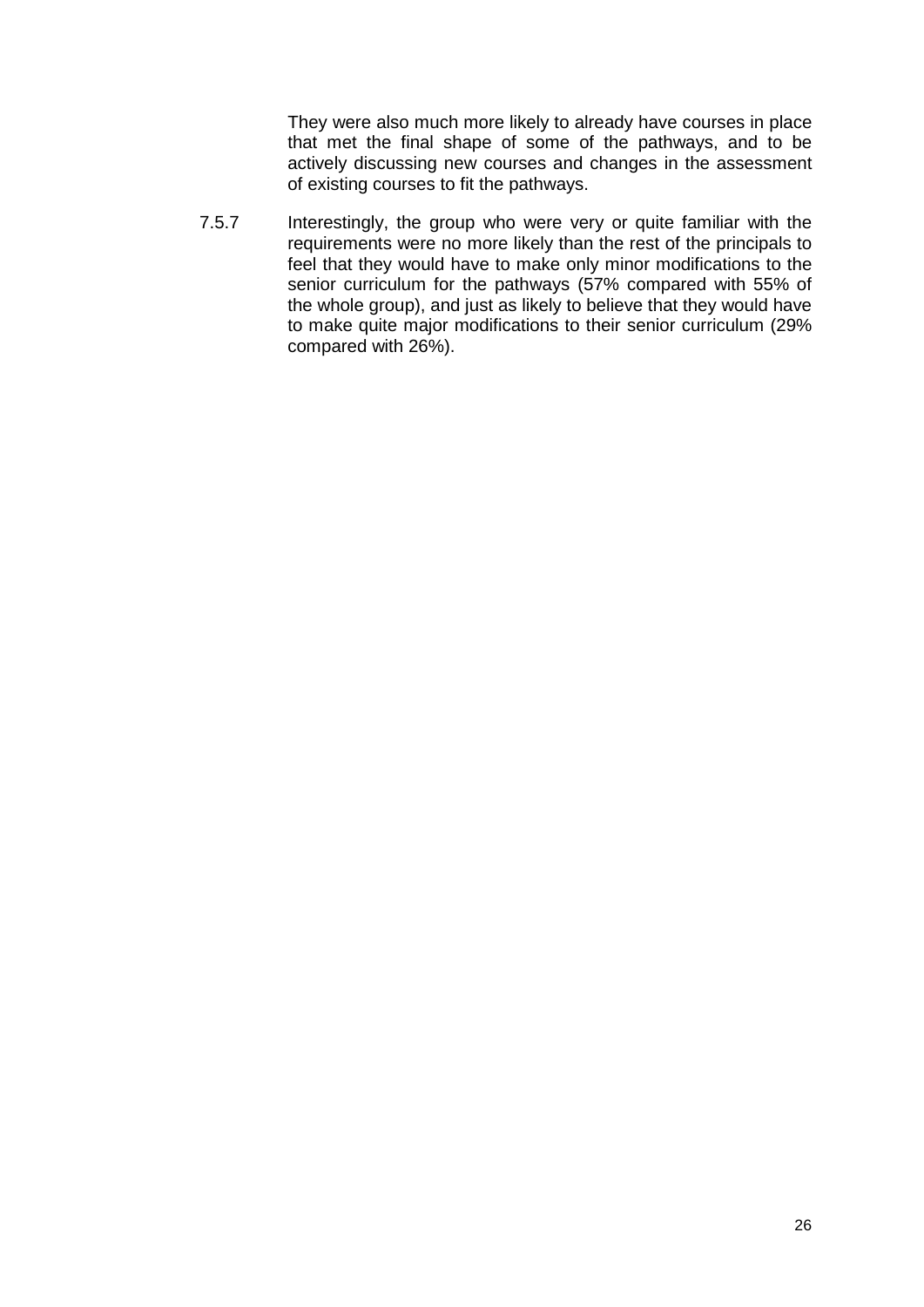#### <span id="page-28-0"></span>8 STAR funding

#### **8.1 What it is**

8.1.1 The Secondary-Tertiary Alignment Resource (STAR) is a longerestablished funding resource provided by the MOE to enable students to access non-national curriculum courses which include work-based learning and lead towards unit standards for vocational, education and training courses at Level 1 or above.

#### **8.2 School views of STAR**

- 8.2.1 STAR is a resource that has existed for some years, although the rules for its use have been modified over that time. It is still well regarded by principals, with 82% choosing the response "It is a useful way to broaden students' experience of career options". Most of these principals also chose the response "It is a useful way for students to get a taste of options at tertiary", and some also ticked the response "It is very flexible".
- 8.2.2 From time to time there are rumours of STAR's imminent demise, but this would be very unpopular with principals, of whom 39% said that it should be greatly expanded, and only 1 said it should be abolished and the money spent in other ways.
- 8.2.3 A review of STAR was announced on 14 August, with submissions due on 20 September.
- 8.2.4 Careers advisors are strong supporters of STAR as a programme that allows schools to develop individual learning plans for particular students, in partnership with tertiary providers.
- 8.2.5 The STAR guidelines are excellent, and schools that are using the funding as intended are providing a very worthwhile personalised service to students.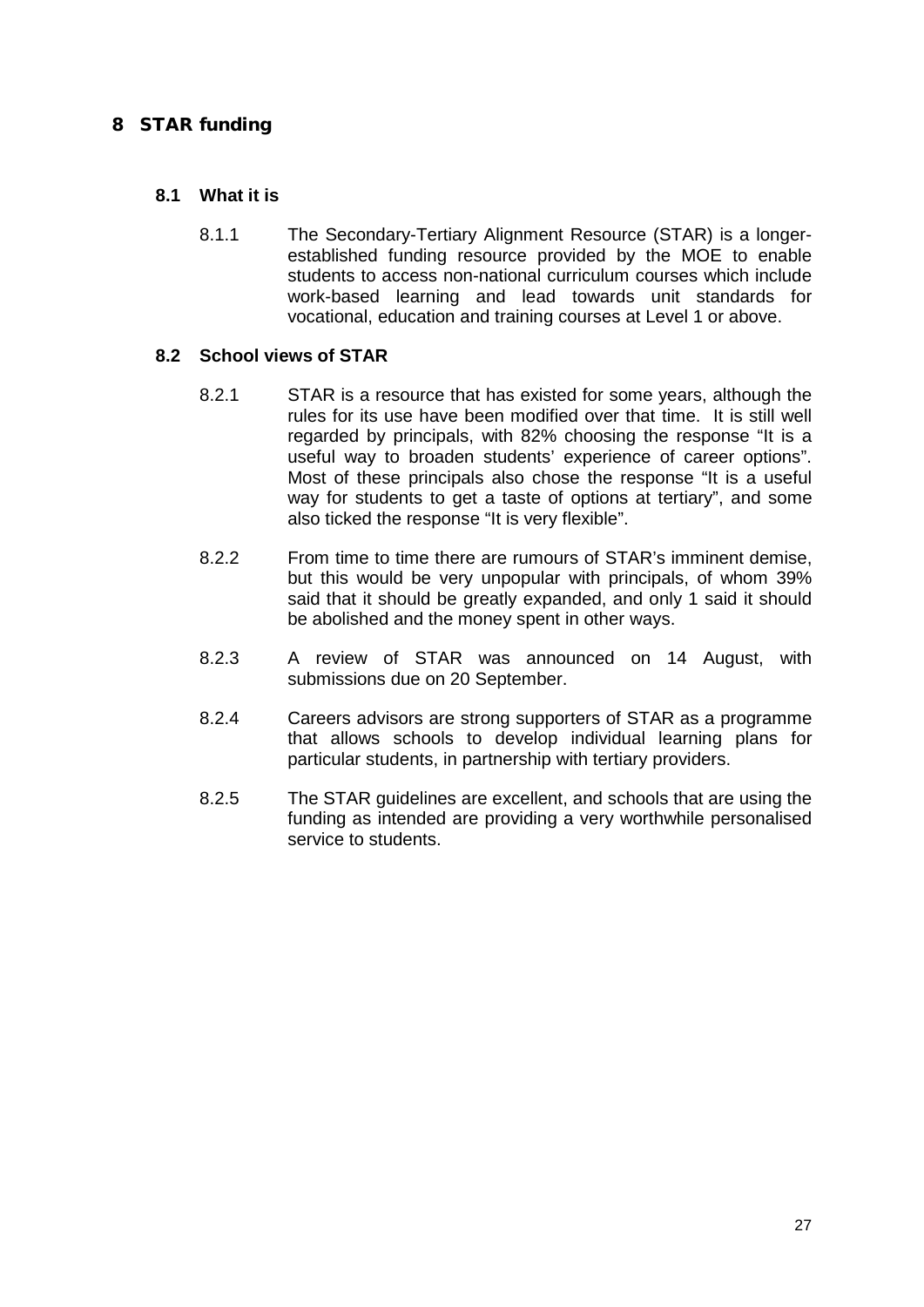#### <span id="page-29-0"></span>9 Gateway

#### **9.1 What it is**

9.1.1 Gateway is a funding resource provided through TEC for arranging structured workplace learning for senior students.

#### **9.2 School views of Gateway**

- 9.2.1 Gateway is even more popular with principals than STAR, with 97% choosing the option "It is a great opportunity for students to taste employment opportunities", and 61% also agreeing that "It is a great motivator for students who are starting to drift".
- 9.2.2 One principal added the comment that "It is the best initiative in this area", and another wrote: "It is a very successful programme, not just for those most vulnerable but also for the most able where the opportunity to experience working in a law office or accountancy firm gives these students an insight they would not be able to get otherwise".
- 9.2.3 Gateway was also mentioned favourably by a number of presenters to the Taskforce: Dr Rick Ede (Unitec and Metro Group), Virginia Archer (NZAPEP), and Kara Lok (Federated Farmers).
- 9.2.4 The survey asked principals for suggestions about improvements to Gateway. Of the 41 suggestions, the most frequent were around increasing the availability of places with employers (7), increasing the TEC funding for the scheme (7), and modifying the accountability requirements to make it more user-friendly (5).
- 9.2.5 Gateway is also under review, as from 14 August, along with STAR.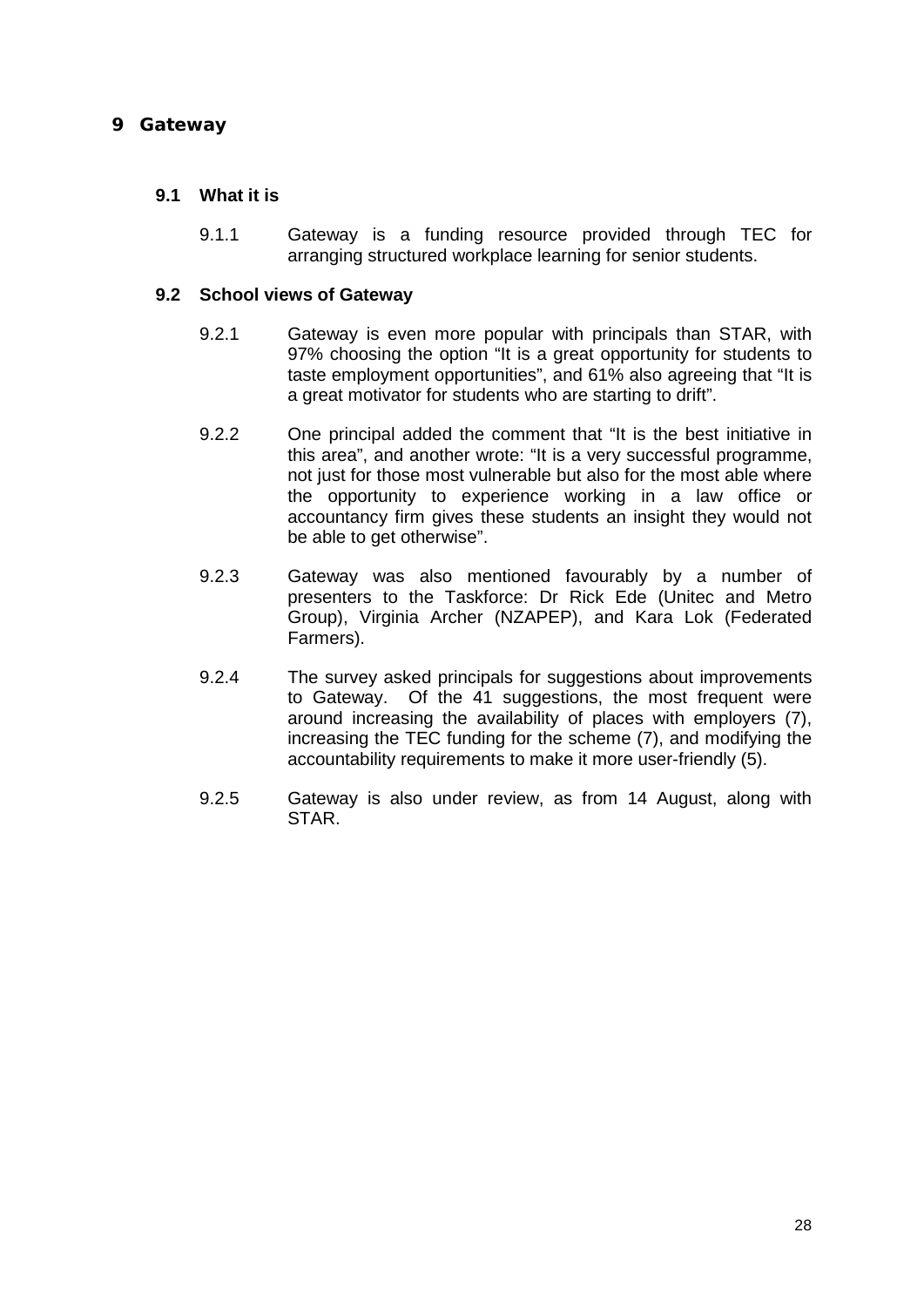#### <span id="page-30-0"></span>10 Careers information, advice, guidance and education (CIAGE)

#### **10.1 What it is**

- 10.1.1 Every secondary school is required to provide its students with careers information, advice, guidance and education about careers. This is a huge task, made increasingly complex by the range of initiatives described above, with all their different funding and arrangements, and by the ever-expanding range of career and study options and entry requirements.
- 10.1.2 In October 2011, Careers NZ published a set of benchmarks which they describe as "a self-review tool for careers development in New Zealand secondary schools". They have since gone on to develop benchmarks for the primary and tertiary sectors. These benchmarks emphasis that careers development is a school-wide responsibility, rather than something that can simply be left to the Careers Adviser.

#### **10.2 Findings on CIAGE**

- 10.2.1 One of the original motivators for setting up the Secondary-Tertiary Interface Taskforce was concerns about the future of careers work in secondary schools. The government had initiated a review of CIAGE, and the union was concerned about policy changes would eventuate.
- 10.2.2 The future of this very important work in schools is still unclear, at the time of writing this report. The review report has never been published. The Taskforce is worried that improvements in resourcing for careers may have been put on the back burner by government.
- 10.2.3 The Taskforce heard a presentation from Careers NZ. It was clear that Careers NZ has only limited levers to influence what happens in schools. They do not have a funding role, and can only provide advice and guidance about what effective careers provision looks like in a school or tertiary institution, e.g. through their Careers Education Benchmarks.[13](#page-30-1)
- 10.2.4 The increase in government initiatives to provide a greater range of pathways for students necessitates significant advice and guidance to ensure that students choose well. This requires staff who are familiar with the New Zealand Curriculum, the full range of pathways, understand the characteristics of adolescents and are good at forming effective relationships with students, their whanau and colleagues. The Taskforce was concerned that Graeme Benny, in his key role in Careers NZ, asserted that this work did not need to be done by teachers. The Taskforce is firmly

<span id="page-30-1"></span><sup>&</sup>lt;sup>13</sup> <http://www.careers.govt.nz/educators-practitioners/planning/career-education-benchmarks/>  $\overline{a}$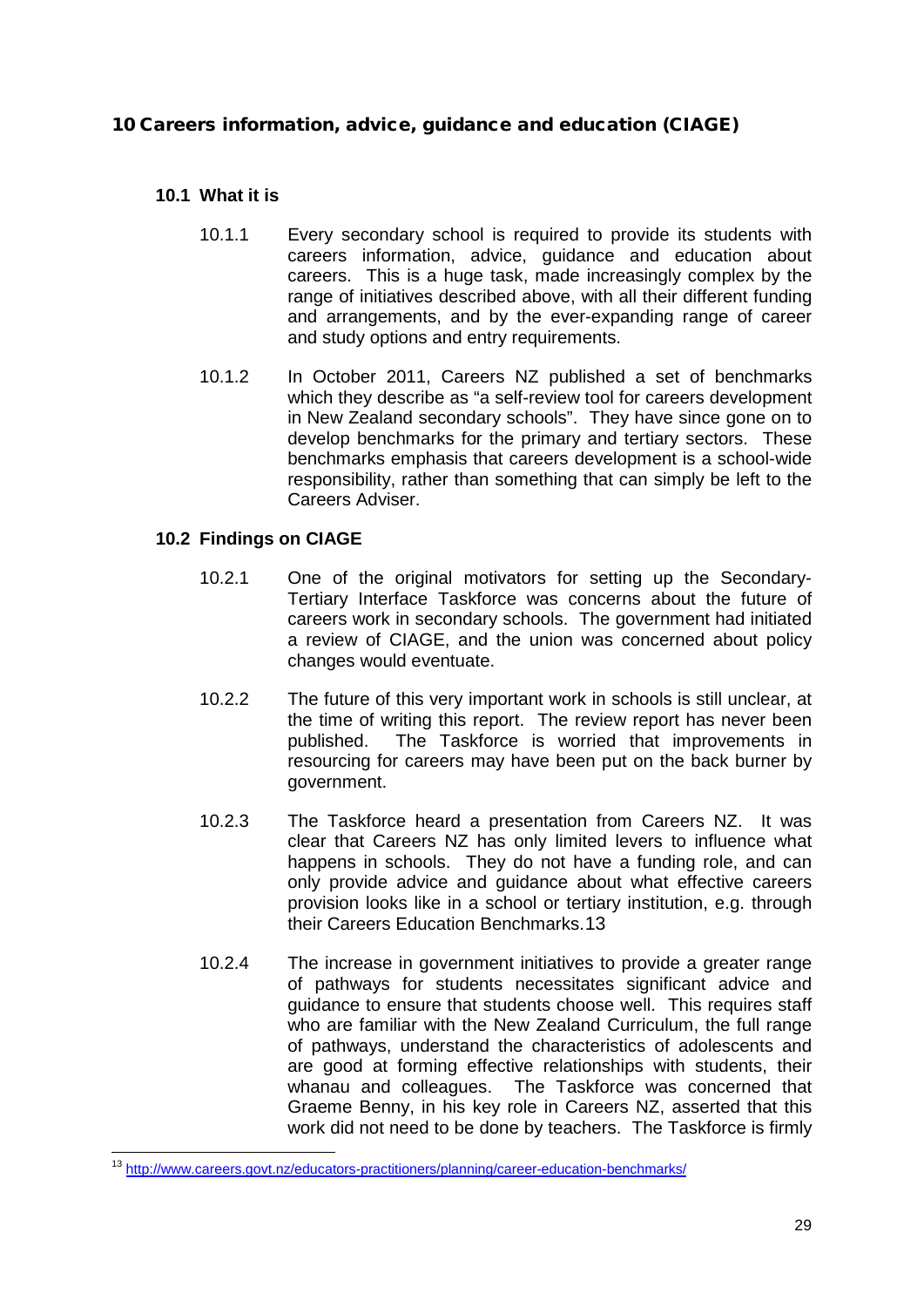of the view that careers advice and guidance is a role for experienced, qualified and highly capable teachers.

10.2.5 The Careers Education Benchmarks for secondary schools describe an ideal situation but there is little evidence that the Ministry of Education has a comprehensive plan for ensuring that all schools can reach this ideal.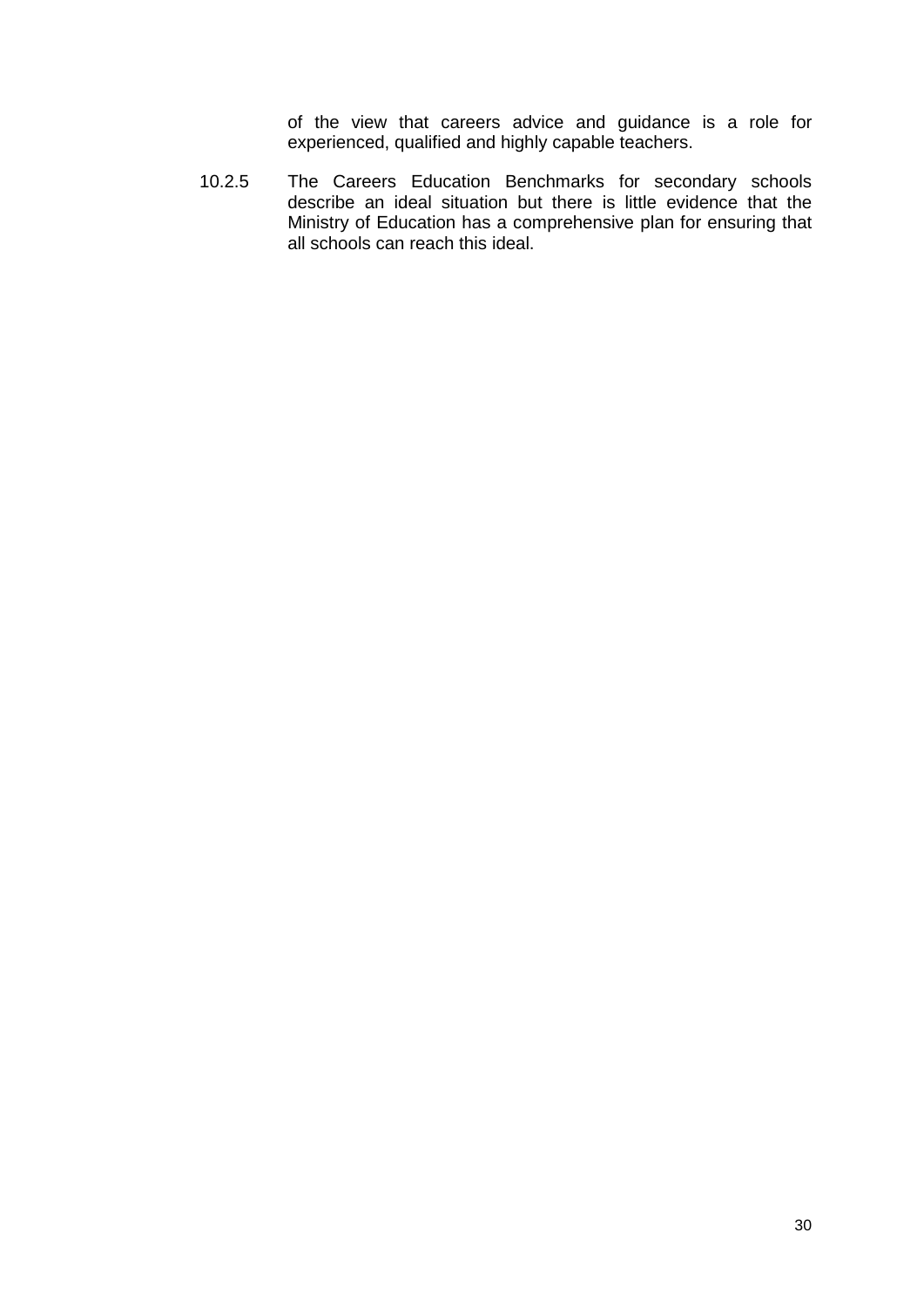#### <span id="page-32-0"></span>11 The Youth Guarantee policy as a whole

#### **11.1 Principals' perspectives**

- 11.1.1 Principals are clearly struggling to get a coherent sense of Youth Guarantee as a policy area, as distinct from individual initiatives.
- 11.1.2 The survey asked principals "How confident are you that you understand the overall shape of the Youth Guarantee policy?" Only 4% chose "I am very confident", and another 28% chose "I am quite confident".
- 11.1.3 By far the largest group, 42%, chose "I am trying to get an understanding of it", while 21% chose "I know about some parts of it but not the whole thing", and 5% chose the option "I have no idea how it all fits together". Intriguingly, this pattern did not change when only the responses from principals involved with trades academies were counted. This is a very concerning picture.
- 11.1.4 Principals were also asked about their comfort levels with the directions of the Youth Guarantee policy. The largest group, 41%, chose "Quite comfortable, there are some good things happening". The next largest group, 26%, put themselves in the "Neutral" category. Only 6% chose "Very comfortable, it's absolutely on the right track", and at the other end of the scale 17% chose "Quite uncomfortable, some of it is quite worrying".
- 11.1.5 This picture was replicated in interviews with trades academy lead school principals. A number of them expressed a sense that there was a lack of leadership across the whole policy. The fact that some parts are funded by TEC and some by the MOE causes confusion.
- 11.1.6 One principal commented that the government was asking for a huge shift in thinking about secondary schooling. He felt that there was some logic to that, but questioned whether the government had the practical understanding of what was needed for schools to make that shift.
- 11.1.7 "What does "youth guarantee" really mean?" one principal asked.

#### **11.2 Presenters' perspectives**

11.2.1 The Industry Training Federation also criticised the government's overall policy, saying that while individual initiatives were all valuable, there was a "significant lack of cohesion" between them. They expressed a wish for a greater alignment to make them more understandable and accessible for schools, but also for parents/whanau, industry training organisations and tertiary education organisations to navigate and engage with.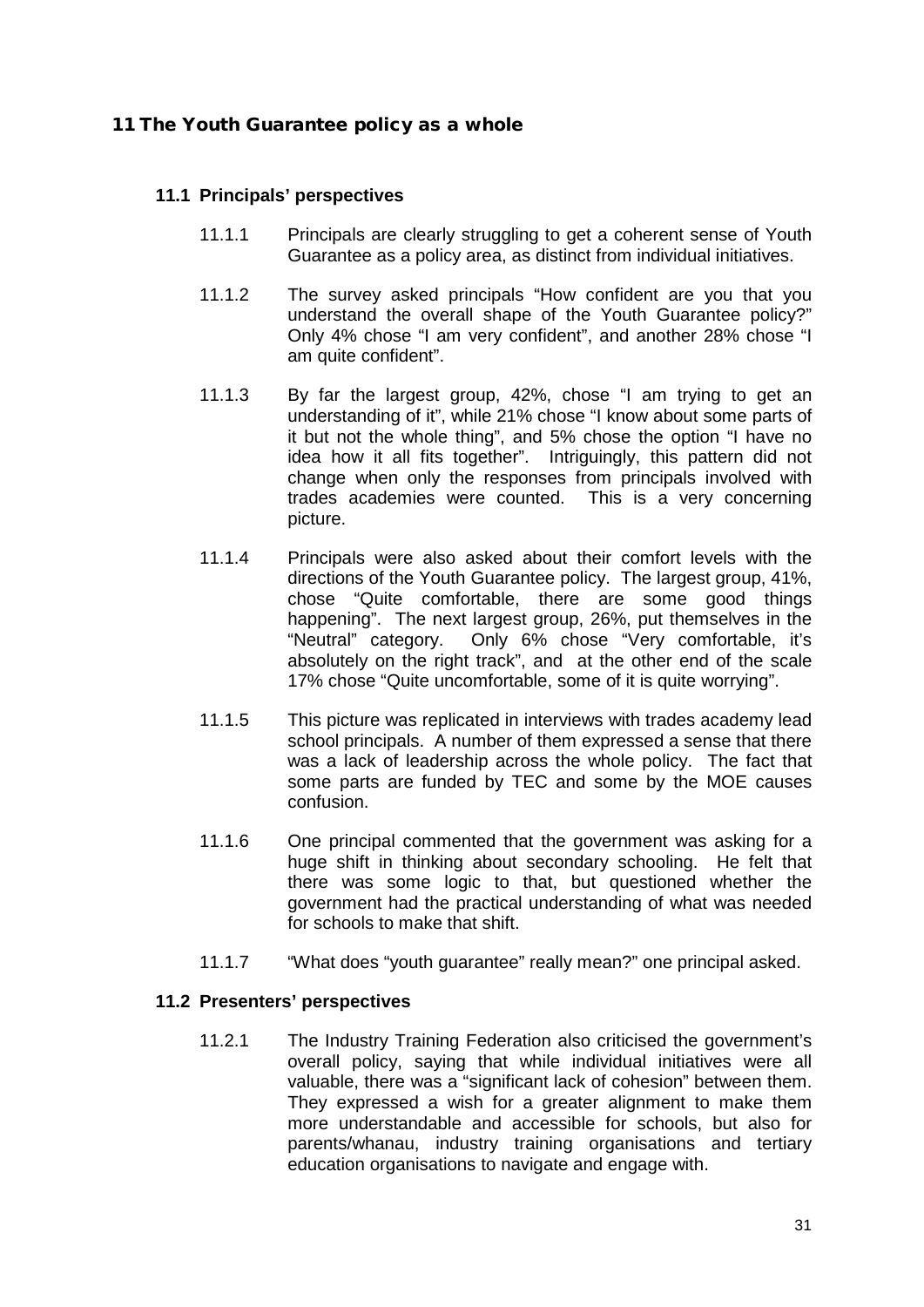#### **11.3 An incoherent policy**

- 11.3.1 The Taskforce agreed that there was a major problem with lack of coherence of the Youth Guarantee policy as a whole. It has been implemented piecemeal and haphazardly, with different funding sources, different regulations, and different levels of accountability to different agencies. While at the government level Youth Guarantee may be believed to be a coherent whole, at an operational level and in the community it is seen to be fragmented and not well understood.
- 11.3.2 The government needs to accept that the changes necessary to create the environment and to develop the pathways to which the government aspires cannot be brought about with a fiscally neutral strategy.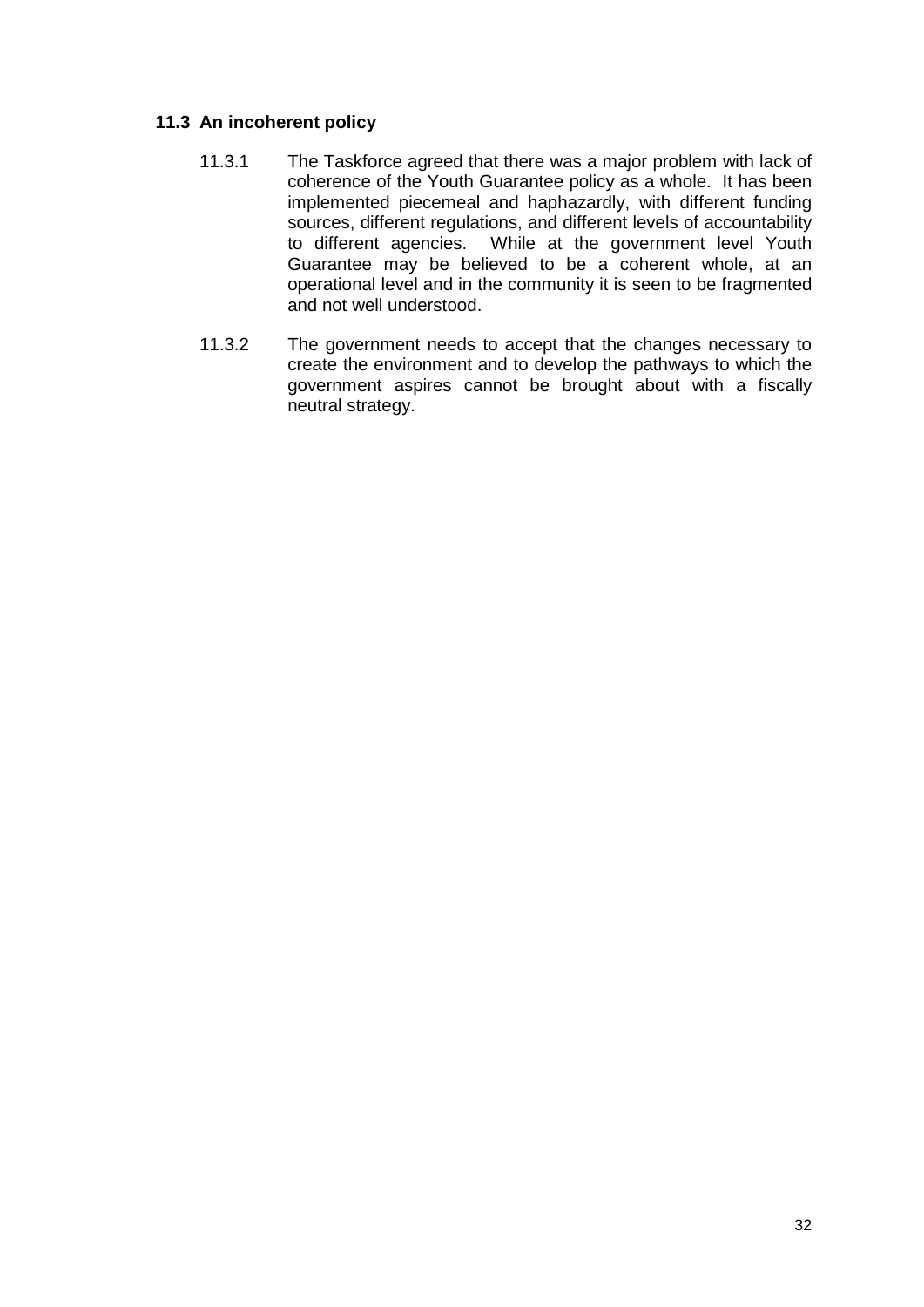#### <span id="page-34-0"></span>12 Ideas for the future

#### **12.1 Students first**

- 12.1.1 This investigation has not had the capacity to research the voices of students, however the interests of students have been at the forefront of the Taskforce's work and of the people who have been consulted in preparation of this report.
- 12.1.2 Any future policies in this area must take meeting the needs of the full range of students as the paramount purpose. New Zealand schools comprise very diverse populations, unlike systems where students are channelled into different types of schools quite early in their schooling. This is a considerable strength of the New Zealand school system, but it is also a challenge in terms of the resourcing of programmes for all the different needs.

#### **12.2 Collaboration rather than competition**

- 12.2.1 A challenge for this kind of policy area in New Zealand is that schools are being asked to collaborate with each other and with tertiary partners and industry while continuing to operate within a highly competitive environment. To promote collaboration in this context requires more than proselytising. As the principal quoted above said, "Collaboration … is hard to enact in a competitive paradigm".
- 12.2.2 Perverse incentives that mitigate against co-operation, such as removing staffing from schools as a consequence of their engagement with certain initiatives, make no sense at all.

#### **12.3 Change management rather than laissez faire**

- 12.3.1 There is a marked absence of effective change management in the Youth Guarantee policy area.
- 12.3.2 Schools are being asked to make huge changes in their approach, however there is no evidence of comprehensive planning for the professional learning of school leaders and teachers, or of a communications strategy that is mindful of the fact that schools are already very busy places and innovation is time-consuming, nor is there any evidence of proper plans for evaluating the impact of this policy as it unfolds.
- 12.3.3 The government's emphasis on teachers differentiating learning for individual students is not replicated in its policies for schools, where a one size fits all approach appears to dominate.
- 12.3.4 The Taskforce noted, both among some presenters to it and in the public domain, negative generalisations about the work already being done in schools and schools' efforts in this area. As professionals heavily involved in trying to implement the various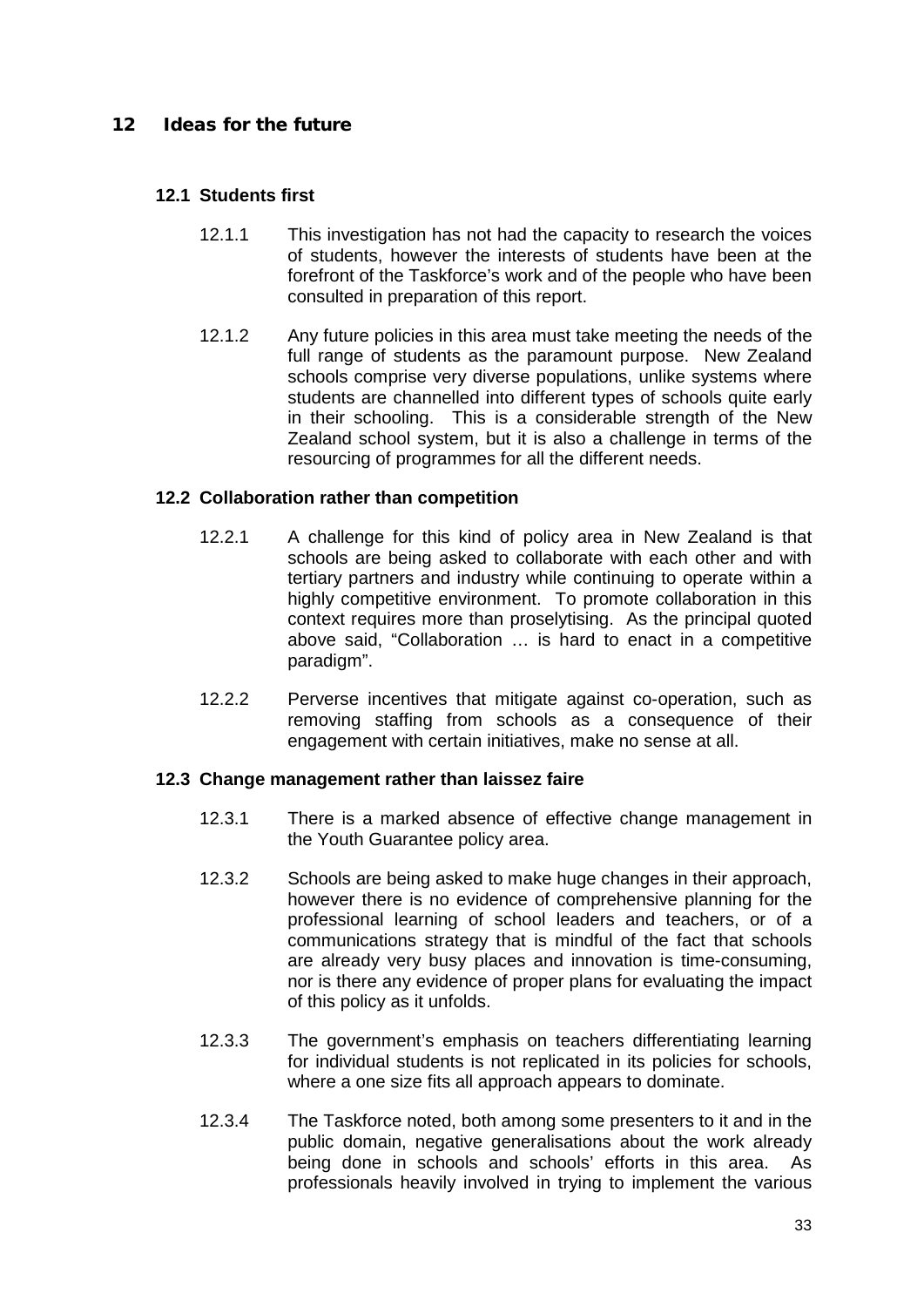Youth Guarantee initiatives, they felt that this was misplaced. There needs to be celebration of the huge changes that secondary schools have delivered, especially over the last twenty years, to meet the needs of an ever-increasing diversity of students.

#### **12.4 Refinement or replacement?**

- 12.4.1 There are clearly strengths in the individual parts of Youth Guarantee, including those that existed before they were gathered up into the overall Youth Guarantee framework. Whether the particular individual parts are the right ones, and whether they are meeting all the needs and working well, is a question that, at this time, the government appears not to be interested in answering.
- 12.4.2 There is a need for improvements to Youth Guarantee that will not be able to be achieved within the current funding.
- 12.4.3 The suggested improvements identified by the Taskforce all require funding by government, and include:
	- The amalgamation of all the Youth Guarantee schemes into one overarching scheme with one set of goals and guidelines.
	- Rejection of the bulk funding of school students enrolled in secondary-tertiary partnerships, and a return to full entitlement staffing to schools for students enrolled part-time in tertiary institutions, in recognition of the fact that the classes from which those individuals are drawn still continue in their absence. In addition to the GMFS staffing, there should be funding for the school and/or tertiary provider for the actual costs of the partnership arrangement, including salary, specialised facilities and travel costs.
	- A comprehensive evaluation of trades academies, using both quantitative and qualitative measures, focusing on the relative effectiveness of different models in terms of the full range of student outcomes, and their impact on the wider school community.
	- Robust and transparent accountability for schools and tertiary providers for their use of funding for Youth Guarantee initiatives and the quality of their programmes. The government should consider extending ERO's jurisdiction to programmes provided by tertiary institutions for students enrolled in secondary schools.
	- A mechanism for tracking the progress of students through secondary schools and the transition into tertiary study, industry training and/or employment, to assist schools to monitor the outcomes for their own students, and to obtain useful system information.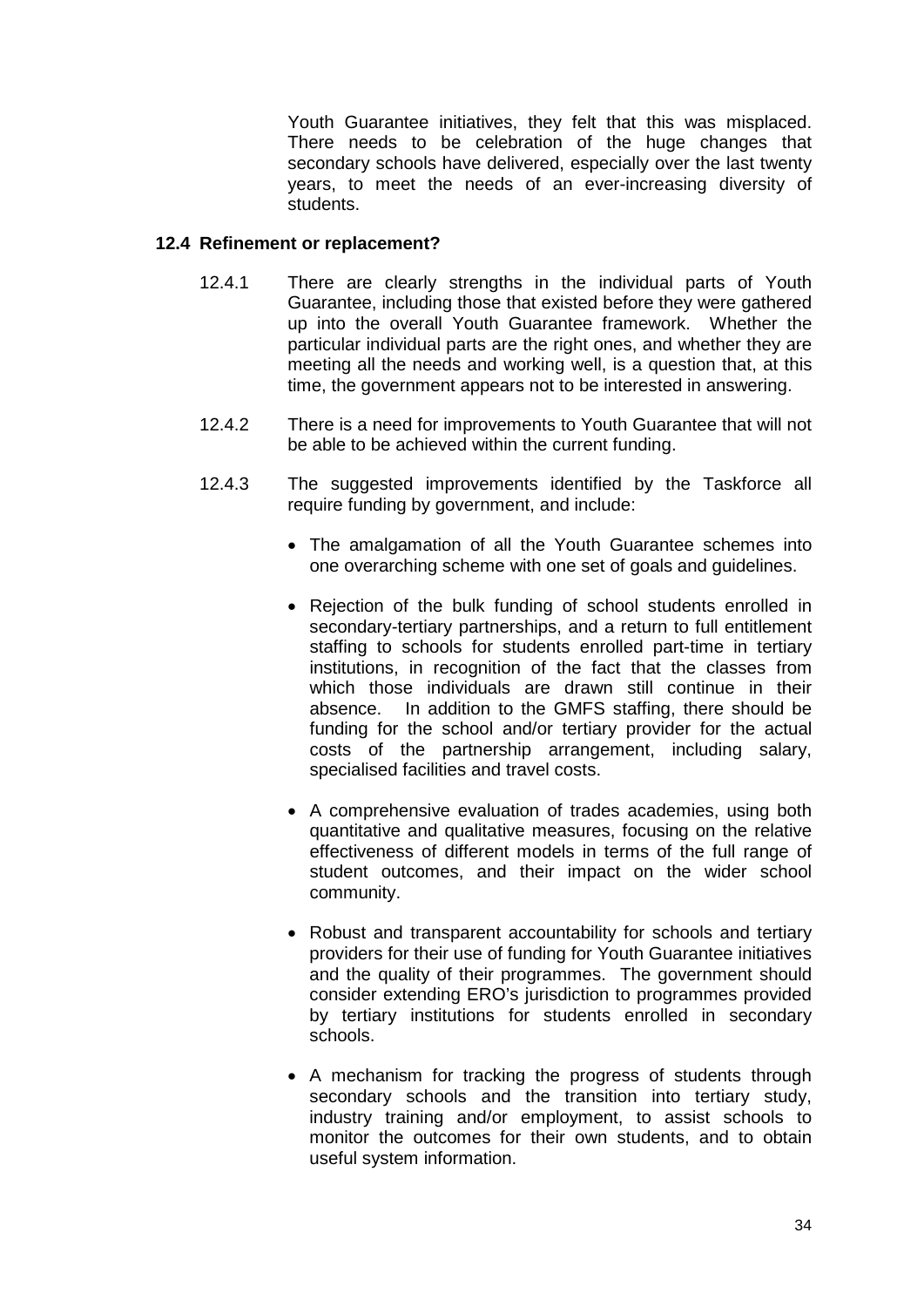- An enhanced careers advice and guidance capability that follows each young person up till the age of 25.
- Support to schools, including improved resourcing, to enable them to meet the high standards for careers education outlined<br>in the Careers Education Benchmarks. This includes in the Careers Education Benchmarks. improved resourcing for careers advice programmes, as well as for careers work in the school as a whole.
- Professional learning and development (PLD) programmes for the Youth Guarantee area, including careers advice and guidance. These need to meet the differing needs of school leaders, specialist teachers, and all secondary teachers.
- Comprehensive guidance to secondary schools about effective ways to coordinate the various Youth Guarantee initiatives within their school.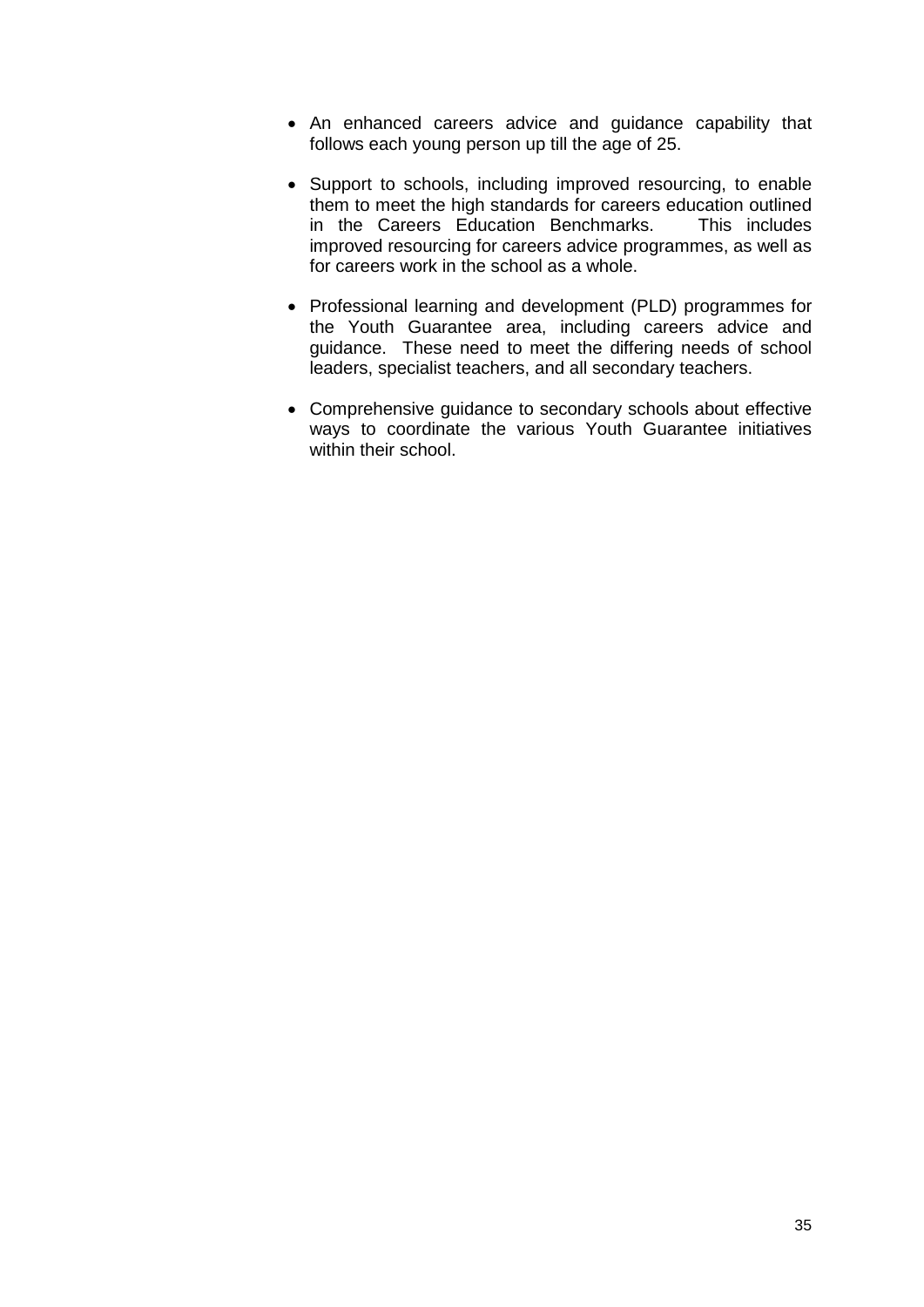#### <span id="page-37-0"></span>13 Conclusions

- 13.1 The overt aim of the Youth Guarantee policy is sound. The Ministry's website describes it as "to provide learners with more choices, ways and places to achieve NCEA L2 or equivalent".<sup>[14](#page-37-1)</sup>
- 13.2 There may, however, be covert aims, such as to gradually introduce the secondary sector to a voucher system of funding student places.
- 13.3 Furthermore, as with so many government initiatives, the devil proves to be in the detail, and in particular in the quality of the policy design and policy implementation, in the adequacy of the resourcing, and in the follow-up in terms of ongoing support and evaluation to monitor for the unforeseen negative consequences that so often materialise despite policy makers' best efforts to predict.
- 13.4 There is an urgent need for government to engage far more effectively with the secondary sector to clarify the areas of concern and identify ways to address these. Without such engagement, there is a real danger that the full potential benefits of this policy will not be realised.

<span id="page-37-1"></span><sup>&</sup>lt;sup>14</sup> http://www.minedu.govt.nz/theMinistry/EducationInitiatives/YouthGuarantee/AboutYouthGuarantee.aspx  $\overline{a}$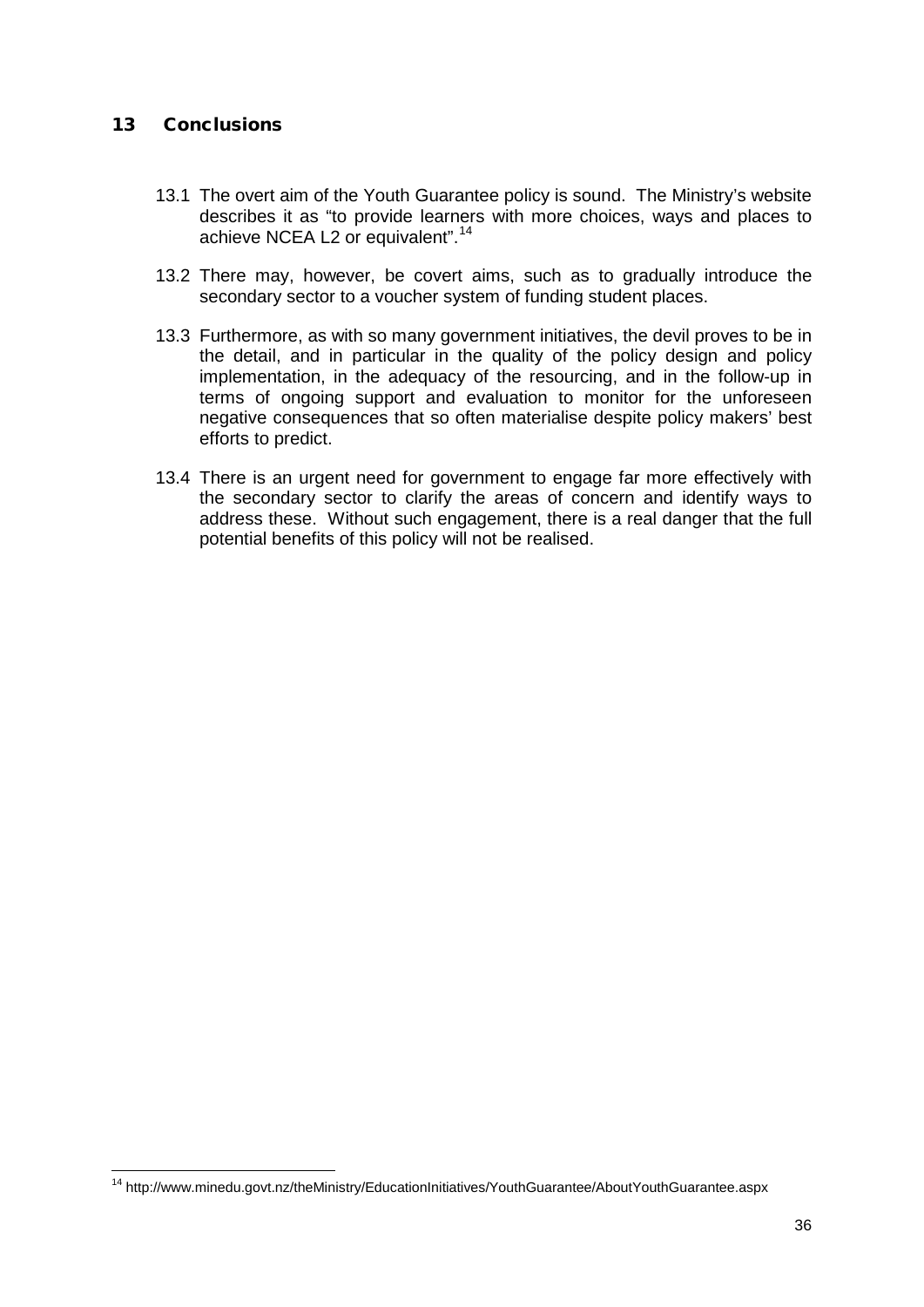#### <span id="page-38-0"></span>Appendix A

#### PPTA's interest in the secondary-tertiary interface

The union has a long history of work around this interface. *Secondary Schools in Change*, for example, in 1973, began with an article by the principal of Aorere College, which included the statement: "The guidance programme should comprise several major elements including some understanding of the world of work, of the world of leisure and of the adult community that the pupils will enter later."

1987 saw a conference paper *Towards a co-ordinated policy for youth* on postcompulsory education and training, which said: "A fundamental principle is that all postcompulsory education and training, together with the associated matters of funding and student support, be planned in the context of one coherent policy."

That paper also signalled support for the ideas underpinning the NZ Qualifications Framework, in that it recommended that all participants in post-compulsory education and training be provided "with recognised certification which describes actual achievement".

PPTA's work from as early as the 1970's to advocate for a shift to standards-based rather than norm-referenced assessment<sup>[15](#page-38-1)</sup> can also be seen as a major contribution to our ability today to deliver high quality curriculum and assessment for the full range of students that enter secondary schools.

PPTA has been committed from the 1990's right up to the present day to ensure that New Zealand school students have access to a national qualifications system that recognises their achievement, avoids an artificial academic-vocational divide, is motivating, and enables a smooth transition into tertiary learning.

In 2008, PPTA published a document titled *Secondary Forward*[16](#page-38-2), which was a response to a flurry of government and opposition announcements about post-compulsory education policies. The Labour Government's version was titled Schools Plus, but National was beginning to signal its version which became Youth Guarantee.

*Secondary Forward* described the situation as "chaos at the interface" and criticised both the government and National for the following:

- Failing to consult adequately,
- Failing to base their policies on solid evidence of what was already happening,
- Failing to underpin their policies with a sound definition of what would constitute success in programmes, and
- Failing to establish adequate financial and quality control requirements.

<span id="page-38-1"></span><sup>15</sup> Alison, J. (2007) *Mind the gap! Policy change in practice. School qualifications reform in New Zealand, 1980- 2002*. Unpublished doctoral thesis, Massey University. Download from http://muir.massey.ac.nz/handle/10179/1441  $\frac{1}{2}$ 

<span id="page-38-2"></span><sup>16</sup> NZPPTA (2008). *Secondary Forward*. http://ppta.org.nz/index.php/-issues-in-education/youth-policies